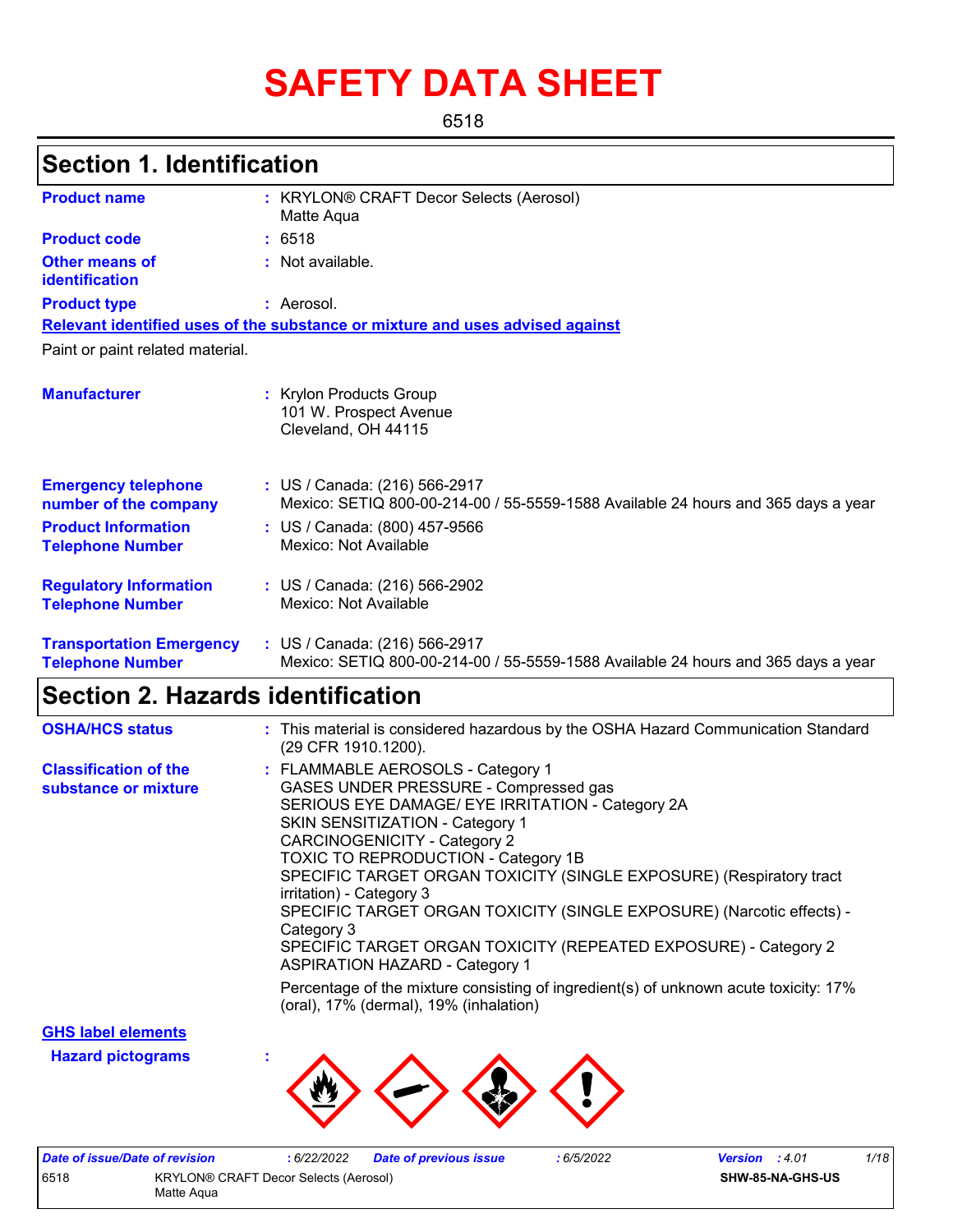## **Section 2. Hazards identification**

| <b>Signal word</b>                         | : Danger                                                                                                                                                                                                                                                                                                                                                                                                                                                                                                                                                                                                                                           |
|--------------------------------------------|----------------------------------------------------------------------------------------------------------------------------------------------------------------------------------------------------------------------------------------------------------------------------------------------------------------------------------------------------------------------------------------------------------------------------------------------------------------------------------------------------------------------------------------------------------------------------------------------------------------------------------------------------|
| <b>Hazard statements</b>                   | : Extremely flammable aerosol.<br>Contains gas under pressure; may explode if heated.<br>May be fatal if swallowed and enters airways.<br>May cause an allergic skin reaction.<br>Causes serious eye irritation.<br>May cause respiratory irritation.<br>May cause drowsiness or dizziness.<br>Suspected of causing cancer.<br>May damage fertility or the unborn child.<br>May cause damage to organs through prolonged or repeated exposure.                                                                                                                                                                                                     |
| <b>Precautionary statements</b>            |                                                                                                                                                                                                                                                                                                                                                                                                                                                                                                                                                                                                                                                    |
| <b>General</b>                             | : Read label before use. Keep out of reach of children. If medical advice is needed,<br>have product container or label at hand.                                                                                                                                                                                                                                                                                                                                                                                                                                                                                                                   |
| <b>Prevention</b>                          | : Obtain special instructions before use. Do not handle until all safety precautions have<br>been read and understood. Wear protective gloves, protective clothing and eye or face<br>protection. Keep away from heat, hot surfaces, sparks, open flames and other ignition<br>sources. No smoking. Do not spray on an open flame or other ignition source. Use<br>only outdoors or in a well-ventilated area. Do not breathe dust or mist. Wash<br>thoroughly after handling. Contaminated work clothing must not be allowed out of the<br>workplace. Pressurized container: Do not pierce or burn, even after use.                               |
| <b>Response</b>                            | : IF exposed or concerned: Get medical advice or attention. IF INHALED: Remove<br>person to fresh air and keep comfortable for breathing. Call a POISON CENTER or<br>doctor if you feel unwell. IF SWALLOWED: Immediately call a POISON CENTER or<br>doctor. Do NOT induce vomiting. Wash contaminated clothing before reuse. IF ON<br>SKIN: Wash with plenty of water. If skin irritation or rash occurs: Get medical advice or<br>attention. IF IN EYES: Rinse cautiously with water for several minutes. Remove contact<br>lenses, if present and easy to do. Continue rinsing. If eye irritation persists: Get medical<br>advice or attention. |
| <b>Storage</b>                             | : Store locked up. Protect from sunlight. Do not expose to temperatures exceeding 50<br>°C/122 °F. Store in a well-ventilated place. Keep container tightly closed.                                                                                                                                                                                                                                                                                                                                                                                                                                                                                |
| <b>Disposal</b>                            | : Dispose of contents and container in accordance with all local, regional, national and<br>international regulations.                                                                                                                                                                                                                                                                                                                                                                                                                                                                                                                             |
| <b>Supplemental label</b><br>elements      | DELAYED EFFECTS FROM LONG TERM OVEREXPOSURE. Contains solvents which<br>can cause permanent brain and nervous system damage. Intentional misuse by<br>deliberately concentrating and inhaling the contents can be harmful or fatal. WARNING:<br>This product contains chemicals known to the State of California to cause cancer and<br>birth defects or other reproductive harm.                                                                                                                                                                                                                                                                  |
|                                            | Please refer to the SDS for additional information. Keep out of reach of children. Keep<br>upright in a cool, dry place. Do not discard empty can in trash compactor.                                                                                                                                                                                                                                                                                                                                                                                                                                                                              |
| <b>Hazards not otherwise</b><br>classified | : DANGER: Rags, steel wool, other waste soaked with this product, and sanding residue<br>may spontaneously catch fire if improperly discarded. Immediately place rags, steel<br>wool, other waste soaked with this product, and sanding residue in a sealed, water-filled,<br>metal container. Dispose of in accordance with local fire regulations.                                                                                                                                                                                                                                                                                               |

## **Section 3. Composition/information on ingredients**

| <b>Substance/mixture</b>                | : Mixture          |
|-----------------------------------------|--------------------|
| Other means of<br><b>identification</b> | $:$ Not available. |

#### **CAS number/other identifiers**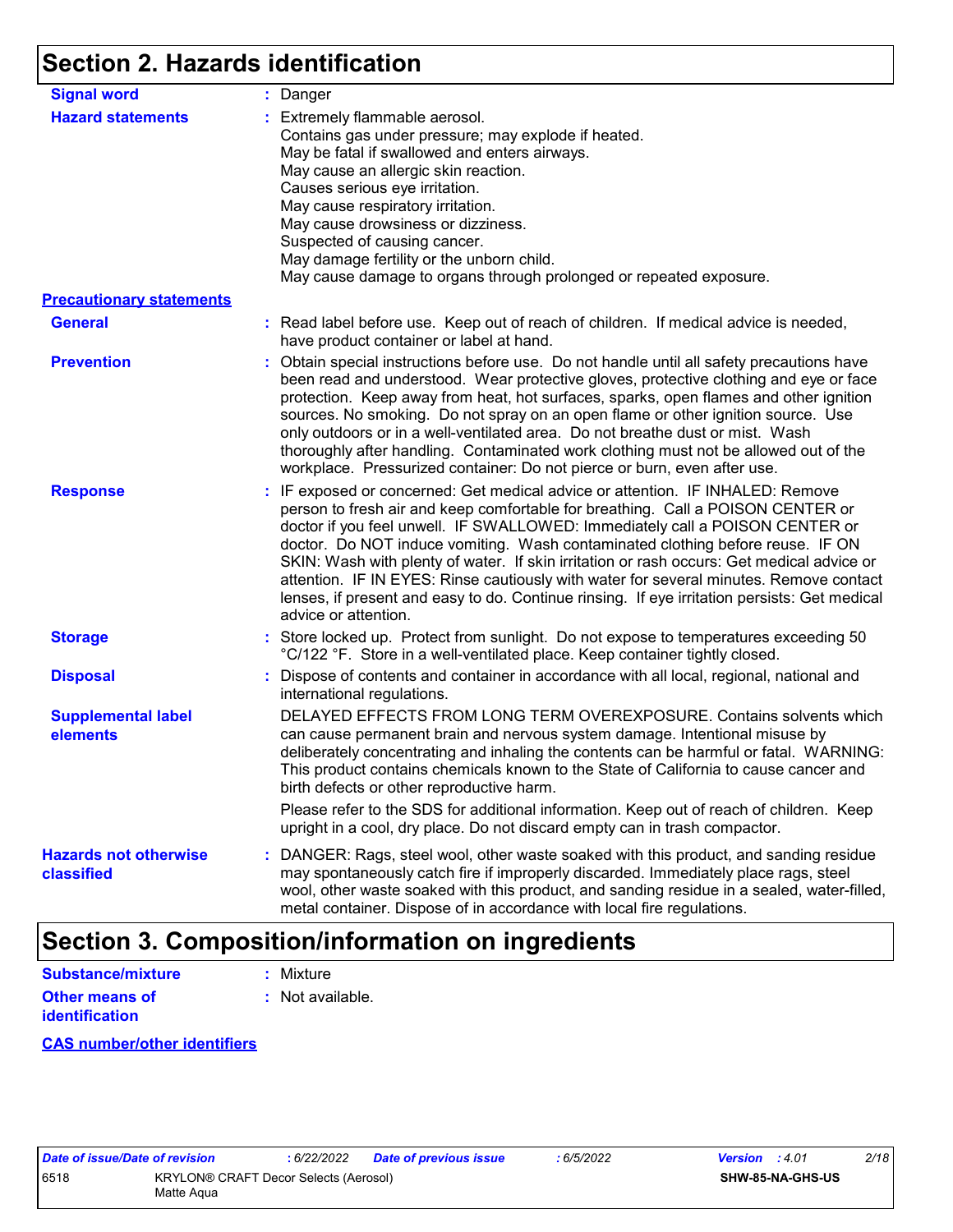### **Section 3. Composition/information on ingredients**

| <b>Ingredient name</b>      | % by weight | <b>CAS number</b> |
|-----------------------------|-------------|-------------------|
| Acetone                     | l≥25 - ≤50  | 67-64-1           |
| Propane                     | 210 - ≤25   | 74-98-6           |
| n-Butyl Acetate             | $\leq 10$   | 123-86-4          |
| <b>Butane</b>               | ≤10         | 106-97-8          |
| <b>Titanium Dioxide</b>     | l≤5         | 13463-67-7        |
| 2-Propoxyethanol            | l≤3         | 2807-30-9         |
| Zirconium 2-Ethylhexanoate  | l≤0.3       | 22464-99-9        |
| Methyl Ethyl Ketoxime       | l≤0.3       | 96-29-7           |
| Light Aromatic Hydrocarbons | l≤0.3       | 64742-95-6        |
| Cobalt 2-Ethylhexanoate     | l≤0.3       | 136-52-7          |

Any concentration shown as a range is to protect confidentiality or is due to batch variation.

**There are no additional ingredients present which, within the current knowledge of the supplier and in the concentrations applicable, are classified and hence require reporting in this section.**

**Occupational exposure limits, if available, are listed in Section 8.**

## **Section 4. First aid measures**

| <b>Description of necessary first aid measures</b> |                                                                                                                                                                                                                                                                                                                                                                                                                                                                                                                                                                                                                                                                                                                                                         |
|----------------------------------------------------|---------------------------------------------------------------------------------------------------------------------------------------------------------------------------------------------------------------------------------------------------------------------------------------------------------------------------------------------------------------------------------------------------------------------------------------------------------------------------------------------------------------------------------------------------------------------------------------------------------------------------------------------------------------------------------------------------------------------------------------------------------|
| <b>Eye contact</b>                                 | : Immediately flush eyes with plenty of water, occasionally lifting the upper and lower<br>eyelids. Check for and remove any contact lenses. Continue to rinse for at least 10<br>minutes. Get medical attention.                                                                                                                                                                                                                                                                                                                                                                                                                                                                                                                                       |
| <b>Inhalation</b>                                  | : Remove victim to fresh air and keep at rest in a position comfortable for breathing. If it<br>is suspected that fumes are still present, the rescuer should wear an appropriate mask<br>or self-contained breathing apparatus. If not breathing, if breathing is irregular or if<br>respiratory arrest occurs, provide artificial respiration or oxygen by trained personnel. It<br>may be dangerous to the person providing aid to give mouth-to-mouth resuscitation.<br>Get medical attention. If necessary, call a poison center or physician. If unconscious,<br>place in recovery position and get medical attention immediately. Maintain an open<br>airway. Loosen tight clothing such as a collar, tie, belt or waistband.                    |
| <b>Skin contact</b>                                | : Wash with plenty of soap and water. Remove contaminated clothing and shoes. Wash<br>contaminated clothing thoroughly with water before removing it, or wear gloves.<br>Continue to rinse for at least 10 minutes. Get medical attention. In the event of any<br>complaints or symptoms, avoid further exposure. Wash clothing before reuse. Clean<br>shoes thoroughly before reuse.                                                                                                                                                                                                                                                                                                                                                                   |
| <b>Ingestion</b>                                   | : Get medical attention immediately. Call a poison center or physician. Wash out mouth<br>with water. Remove dentures if any. If material has been swallowed and the exposed<br>person is conscious, give small quantities of water to drink. Stop if the exposed person<br>feels sick as vomiting may be dangerous. Aspiration hazard if swallowed. Can enter<br>lungs and cause damage. Do not induce vomiting. If vomiting occurs, the head should<br>be kept low so that vomit does not enter the lungs. Never give anything by mouth to an<br>unconscious person. If unconscious, place in recovery position and get medical<br>attention immediately. Maintain an open airway. Loosen tight clothing such as a collar,<br>tie, belt or waistband. |

**Most important symptoms/effects, acute and delayed**

| <b>Potential acute health effects</b> |                                                                                                                              |  |
|---------------------------------------|------------------------------------------------------------------------------------------------------------------------------|--|
| <b>Eye contact</b>                    | : Causes serious eye irritation.                                                                                             |  |
| <b>Inhalation</b>                     | : Can cause central nervous system (CNS) depression. May cause drowsiness or<br>dizziness. May cause respiratory irritation. |  |
| <b>Skin contact</b>                   | : May cause an allergic skin reaction.                                                                                       |  |
| <b>Ingestion</b>                      | : Can cause central nervous system (CNS) depression. May be fatal if swallowed and<br>enters airways.                        |  |

| Date of issue/Date of revision |                                                     | : 6/22/2022 | Date of previous issue | 6/5/2022 | <b>Version</b> : 4.01 |                         | 3/18 |
|--------------------------------|-----------------------------------------------------|-------------|------------------------|----------|-----------------------|-------------------------|------|
| 6518                           | KRYLON® CRAFT Decor Selects (Aerosol)<br>Matte Agua |             |                        |          |                       | <b>SHW-85-NA-GHS-US</b> |      |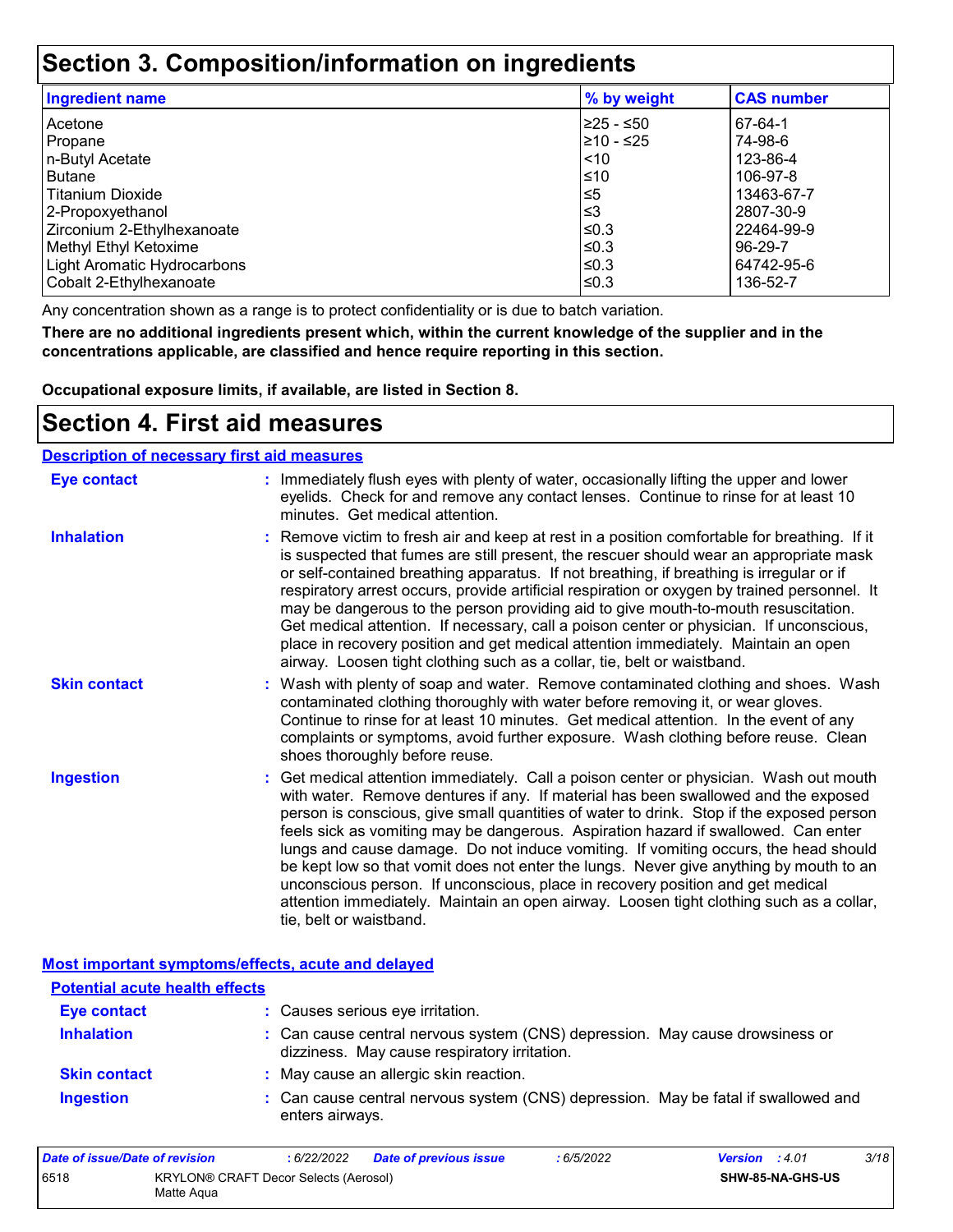### **Section 4. First aid measures**

#### **Over-exposure signs/symptoms Skin contact Ingestion Inhalation binds of the symptoms may include the following:** respiratory tract irritation coughing nausea or vomiting headache drowsiness/fatigue dizziness/vertigo unconsciousness reduced fetal weight increase in fetal deaths skeletal malformations Adverse symptoms may include the following: **:** nausea or vomiting reduced fetal weight increase in fetal deaths skeletal malformations Adverse symptoms may include the following: **:** irritation redness reduced fetal weight increase in fetal deaths skeletal malformations **Eye contact :** Adverse symptoms may include the following: pain or irritation watering redness

#### **Indication of immediate medical attention and special treatment needed, if necessary**

| <b>Notes to physician</b>         | : Treat symptomatically. Contact poison treatment specialist immediately if large<br>quantities have been ingested or inhaled.                                                                                                                                                                                                                                                                                  |
|-----------------------------------|-----------------------------------------------------------------------------------------------------------------------------------------------------------------------------------------------------------------------------------------------------------------------------------------------------------------------------------------------------------------------------------------------------------------|
| <b>Specific treatments</b>        | : No specific treatment.                                                                                                                                                                                                                                                                                                                                                                                        |
| <b>Protection of first-aiders</b> | : No action shall be taken involving any personal risk or without suitable training. If it is<br>suspected that fumes are still present, the rescuer should wear an appropriate mask or<br>self-contained breathing apparatus. It may be dangerous to the person providing aid to<br>give mouth-to-mouth resuscitation. Wash contaminated clothing thoroughly with water<br>before removing it, or wear gloves. |

**See toxicological information (Section 11)**

### **Section 5. Fire-fighting measures**

| <b>Extinguishing media</b>                           |                                                                                                                                                                                                                                                                                                                                                                                                                                                       |
|------------------------------------------------------|-------------------------------------------------------------------------------------------------------------------------------------------------------------------------------------------------------------------------------------------------------------------------------------------------------------------------------------------------------------------------------------------------------------------------------------------------------|
| <b>Suitable extinguishing</b><br>media               | : Use an extinguishing agent suitable for the surrounding fire.                                                                                                                                                                                                                                                                                                                                                                                       |
| <b>Unsuitable extinguishing</b><br>media             | None known.                                                                                                                                                                                                                                                                                                                                                                                                                                           |
| <b>Specific hazards arising</b><br>from the chemical | : Extremely flammable aerosol. Runoff to sewer may create fire or explosion hazard. In<br>a fire or if heated, a pressure increase will occur and the container may burst, with the<br>risk of a subsequent explosion. Gas may accumulate in low or confined areas or travel<br>a considerable distance to a source of ignition and flash back, causing fire or explosion.<br>Bursting aerosol containers may be propelled from a fire at high speed. |

| Date of issue/Date of revision |                                                     | : 6/22/2022 | <b>Date of previous issue</b> | : 6/5/2022 | <b>Version</b> : 4.01 |                  | 4/18 |
|--------------------------------|-----------------------------------------------------|-------------|-------------------------------|------------|-----------------------|------------------|------|
| 6518                           | KRYLON® CRAFT Decor Selects (Aerosol)<br>Matte Aqua |             |                               |            |                       | SHW-85-NA-GHS-US |      |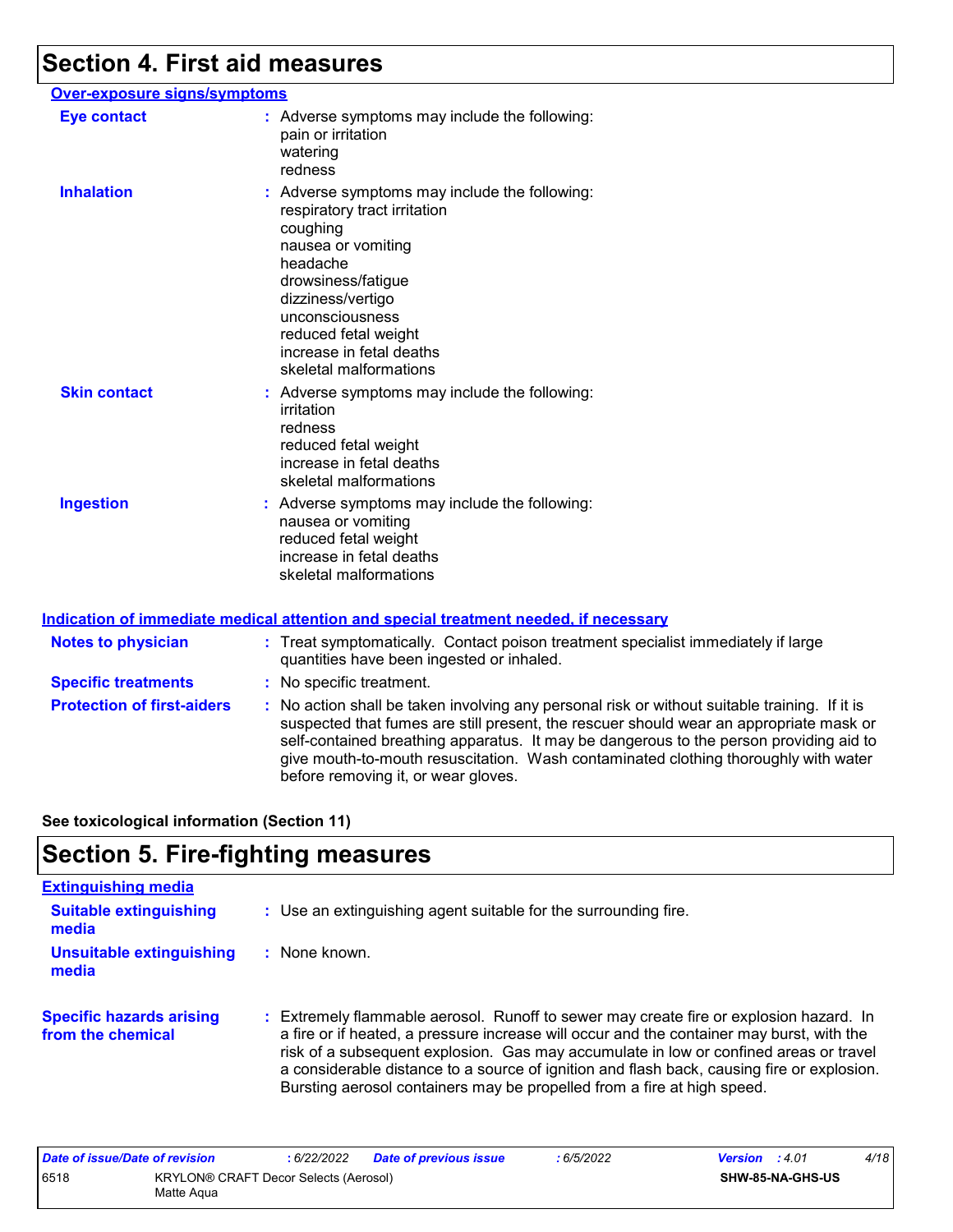### **Section 5. Fire-fighting measures**

| <b>Hazardous thermal</b><br>decomposition products       | : Decomposition products may include the following materials:<br>carbon dioxide<br>carbon monoxide<br>metal oxide/oxides                                                                                                                                                                                                      |
|----------------------------------------------------------|-------------------------------------------------------------------------------------------------------------------------------------------------------------------------------------------------------------------------------------------------------------------------------------------------------------------------------|
| <b>Special protective actions</b><br>for fire-fighters   | : Promptly isolate the scene by removing all persons from the vicinity of the incident if<br>there is a fire. No action shall be taken involving any personal risk or without suitable<br>training. Move containers from fire area if this can be done without risk. Use water<br>spray to keep fire-exposed containers cool. |
| <b>Special protective</b><br>equipment for fire-fighters | : Fire-fighters should wear appropriate protective equipment and self-contained breathing<br>apparatus (SCBA) with a full face-piece operated in positive pressure mode.                                                                                                                                                      |

## **Section 6. Accidental release measures**

#### **Personal precautions, protective equipment and emergency procedures**

| For non-emergency<br>personnel                        | : No action shall be taken involving any personal risk or without suitable training.<br>Evacuate surrounding areas. Keep unnecessary and unprotected personnel from<br>entering. In the case of aerosols being ruptured, care should be taken due to the rapid<br>escape of the pressurized contents and propellant. If a large number of containers are<br>ruptured, treat as a bulk material spillage according to the instructions in the clean-up<br>section. Do not touch or walk through spilled material. Shut off all ignition sources. No<br>flares, smoking or flames in hazard area. Avoid breathing vapor or mist. Provide<br>adequate ventilation. Wear appropriate respirator when ventilation is inadequate. Put<br>on appropriate personal protective equipment. |
|-------------------------------------------------------|----------------------------------------------------------------------------------------------------------------------------------------------------------------------------------------------------------------------------------------------------------------------------------------------------------------------------------------------------------------------------------------------------------------------------------------------------------------------------------------------------------------------------------------------------------------------------------------------------------------------------------------------------------------------------------------------------------------------------------------------------------------------------------|
| For emergency responders                              | : If specialized clothing is required to deal with the spillage, take note of any information in<br>Section 8 on suitable and unsuitable materials. See also the information in "For non-<br>emergency personnel".                                                                                                                                                                                                                                                                                                                                                                                                                                                                                                                                                               |
| <b>Environmental precautions</b>                      | : Avoid dispersal of spilled material and runoff and contact with soil, waterways, drains<br>and sewers. Inform the relevant authorities if the product has caused environmental<br>pollution (sewers, waterways, soil or air).                                                                                                                                                                                                                                                                                                                                                                                                                                                                                                                                                  |
| Methods and materials for containment and cleaning up |                                                                                                                                                                                                                                                                                                                                                                                                                                                                                                                                                                                                                                                                                                                                                                                  |
| <b>Small spill</b>                                    | : Stop leak if without risk. Move containers from spill area. Use spark-proof tools and<br>explosion-proof equipment. Dilute with water and mop up if water-soluble. Alternatively,<br>or if water-insoluble, absorb with an inert dry material and place in an appropriate waste<br>disposal container. Dispose of via a licensed waste disposal contractor.                                                                                                                                                                                                                                                                                                                                                                                                                    |
| <b>Large spill</b>                                    | : Stop leak if without risk. Move containers from spill area. Use spark-proof tools and<br>explosion-proof equipment. Approach release from upwind. Prevent entry into sewers,<br>water courses, basements or confined areas. Wash spillages into an effluent treatment<br>plant or proceed as follows. Contain and collect spillage with non-combustible,<br>absorbent material e.g. sand, earth, vermiculite or diatomaceous earth and place in<br>container for disposal according to local regulations (see Section 13). Dispose of via a<br>licensed waste disposal contractor. Contaminated absorbent material may pose the<br>same hazard as the spilled product. Note: see Section 1 for emergency contact<br>information and Section 13 for waste disposal.             |

## **Section 7. Handling and storage**

**Precautions for safe handling**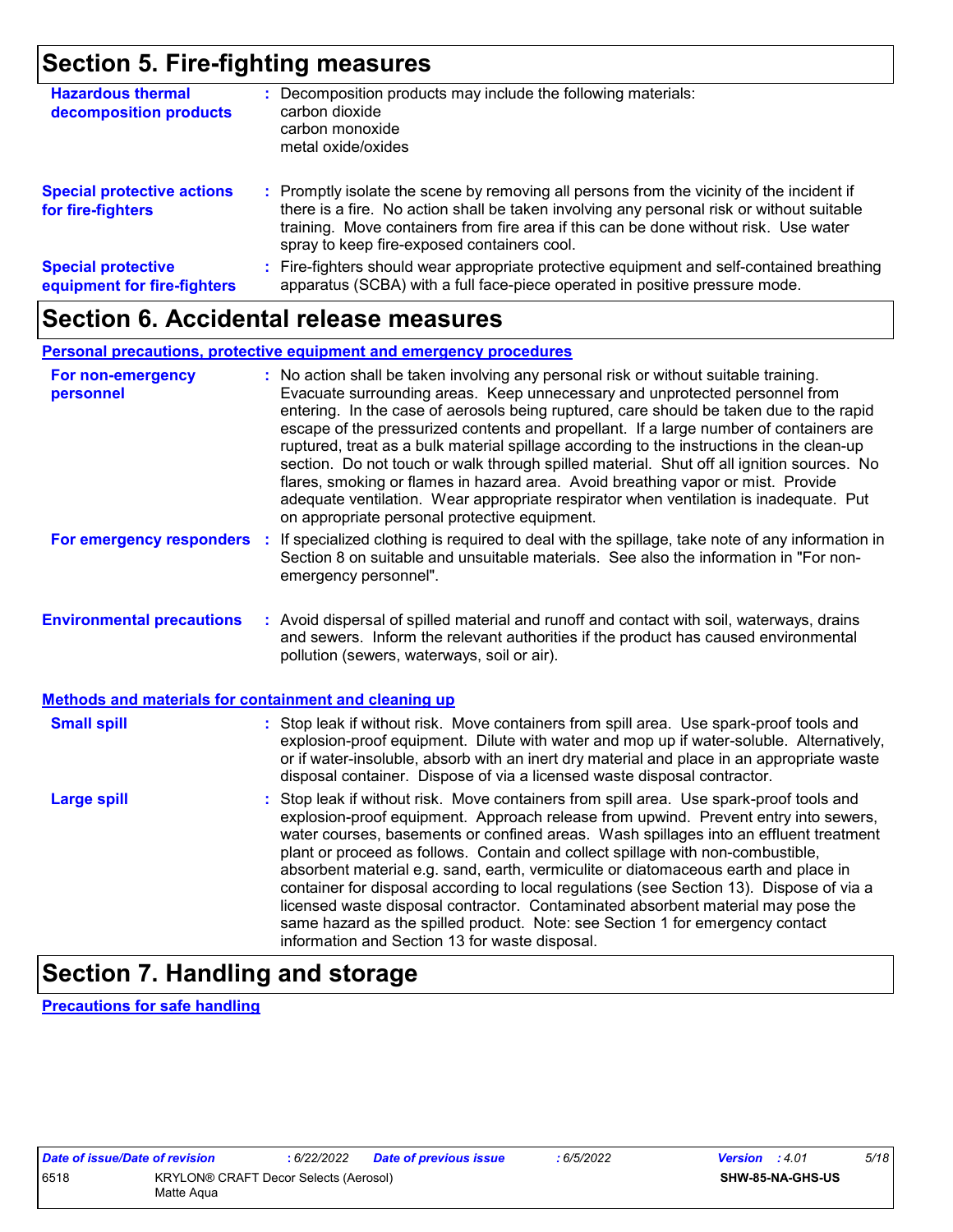## **Section 7. Handling and storage**

| <b>Protective measures</b>                                                       | : Put on appropriate personal protective equipment (see Section 8). Persons with a<br>history of skin sensitization problems should not be employed in any process in which<br>this product is used. Pressurized container: protect from sunlight and do not expose to<br>temperatures exceeding 50°C. Do not pierce or burn, even after use. Avoid exposure -<br>obtain special instructions before use. Avoid exposure during pregnancy. Do not<br>handle until all safety precautions have been read and understood. Do not get in eyes<br>or on skin or clothing. Do not breathe vapor or mist. Do not swallow. Avoid breathing<br>gas. Use only with adequate ventilation. Wear appropriate respirator when ventilation is<br>inadequate. Store and use away from heat, sparks, open flame or any other ignition<br>source. Use explosion-proof electrical (ventilating, lighting and material handling)<br>equipment. Use only non-sparking tools. Empty containers retain product residue and<br>can be hazardous. |
|----------------------------------------------------------------------------------|---------------------------------------------------------------------------------------------------------------------------------------------------------------------------------------------------------------------------------------------------------------------------------------------------------------------------------------------------------------------------------------------------------------------------------------------------------------------------------------------------------------------------------------------------------------------------------------------------------------------------------------------------------------------------------------------------------------------------------------------------------------------------------------------------------------------------------------------------------------------------------------------------------------------------------------------------------------------------------------------------------------------------|
| <b>Advice on general</b><br>occupational hygiene                                 | : Eating, drinking and smoking should be prohibited in areas where this material is<br>handled, stored and processed. Workers should wash hands and face before eating,<br>drinking and smoking. Remove contaminated clothing and protective equipment before<br>entering eating areas. See also Section 8 for additional information on hygiene<br>measures.                                                                                                                                                                                                                                                                                                                                                                                                                                                                                                                                                                                                                                                             |
| <b>Conditions for safe storage,</b><br>including any<br><b>incompatibilities</b> | : Store in accordance with local regulations. Store away from direct sunlight in a dry, cool<br>and well-ventilated area, away from incompatible materials (see Section 10) and food<br>and drink. Protect from sunlight. Store locked up. Eliminate all ignition sources. Use<br>appropriate containment to avoid environmental contamination. See Section 10 for<br>incompatible materials before handling or use.                                                                                                                                                                                                                                                                                                                                                                                                                                                                                                                                                                                                      |

## **Section 8. Exposure controls/personal protection**

#### **Control parameters**

**Occupational exposure limits (OSHA United States)**

| <b>Ingredient name</b>                                             | CAS#                          | <b>Exposure limits</b>                                                                                                                                                                                                                                                                                                                                |  |  |  |
|--------------------------------------------------------------------|-------------------------------|-------------------------------------------------------------------------------------------------------------------------------------------------------------------------------------------------------------------------------------------------------------------------------------------------------------------------------------------------------|--|--|--|
| Acetone                                                            | 67-64-1                       | <b>ACGIH TLV (United States, 1/2021).</b><br>TWA: 250 ppm 8 hours.<br>STEL: 500 ppm 15 minutes.<br>NIOSH REL (United States, 10/2020).<br>TWA: 250 ppm 10 hours.<br>TWA: 590 mg/m <sup>3</sup> 10 hours.<br>OSHA PEL (United States, 5/2018).<br>TWA: 1000 ppm 8 hours.<br>TWA: 2400 mg/m <sup>3</sup> 8 hours.                                       |  |  |  |
| Propane                                                            | 74-98-6                       | NIOSH REL (United States, 10/2020).<br>TWA: 1000 ppm 10 hours.<br>TWA: 1800 mg/m <sup>3</sup> 10 hours.<br>OSHA PEL (United States, 5/2018).<br>TWA: 1000 ppm 8 hours.<br>TWA: 1800 mg/m <sup>3</sup> 8 hours.<br>ACGIH TLV (United States, 1/2021). Oxygen<br>Depletion [Asphyxiant]. Explosive potential.                                           |  |  |  |
| n-Butyl Acetate                                                    | 123-86-4                      | NIOSH REL (United States, 10/2020).<br>TWA: 150 ppm 10 hours.<br>TWA: 710 mg/m <sup>3</sup> 10 hours.<br>STEL: 200 ppm 15 minutes.<br>STEL: 950 mg/m <sup>3</sup> 15 minutes.<br>OSHA PEL (United States, 5/2018).<br>TWA: 150 ppm 8 hours.<br>TWA: 710 mg/m <sup>3</sup> 8 hours.<br>ACGIH TLV (United States, 1/2021).<br>STEL: 150 ppm 15 minutes. |  |  |  |
| Date of issue/Date of revision<br>: 6/22/2022                      | <b>Date of previous issue</b> | 6/18<br>:6/5/2022<br>Version : 4.01                                                                                                                                                                                                                                                                                                                   |  |  |  |
| 6518<br><b>KRYLON® CRAFT Decor Selects (Aerosol)</b><br>Matte Aqua |                               | SHW-85-NA-GHS-US                                                                                                                                                                                                                                                                                                                                      |  |  |  |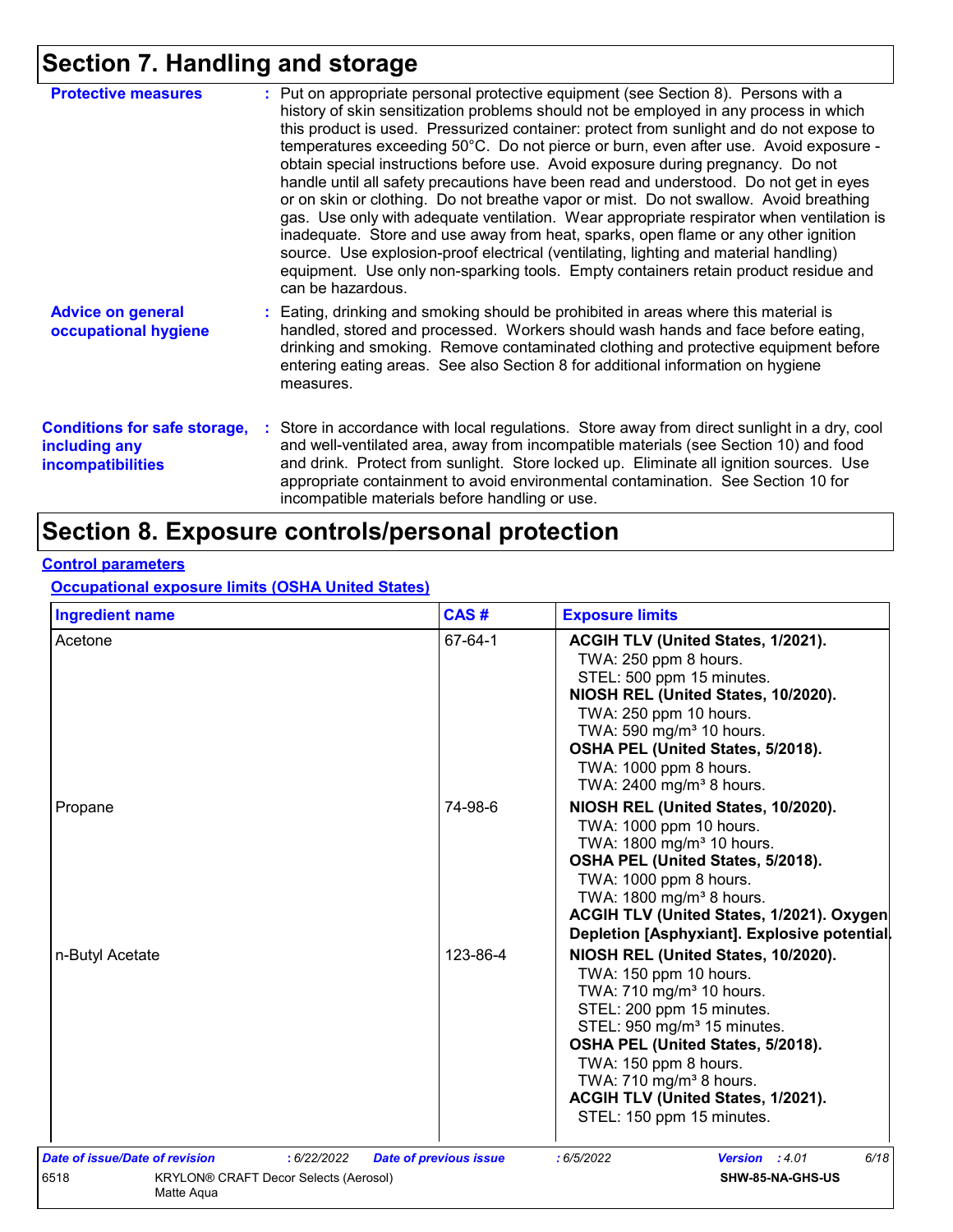| <b>Butane</b>               | 106-97-8   | TWA: 50 ppm 8 hours.<br>NIOSH REL (United States, 10/2020). |
|-----------------------------|------------|-------------------------------------------------------------|
|                             |            | TWA: 800 ppm 10 hours.                                      |
|                             |            | TWA: 1900 mg/m <sup>3</sup> 10 hours.                       |
|                             |            | ACGIH TLV (United States, 1/2021).                          |
|                             |            | <b>Explosive potential.</b>                                 |
|                             |            | STEL: 1000 ppm 15 minutes.                                  |
| <b>Titanium Dioxide</b>     | 13463-67-7 | ACGIH TLV (United States, 1/2021).                          |
|                             |            | TWA: 10 mg/m <sup>3</sup> 8 hours.                          |
|                             |            | OSHA PEL (United States, 5/2018).                           |
|                             |            | TWA: 15 mg/m <sup>3</sup> 8 hours. Form: Total dust         |
| 2-Propoxyethanol            | 2807-30-9  | None.                                                       |
| Zirconium 2-Ethylhexanoate  | 22464-99-9 | ACGIH TLV (United States, 1/2021).                          |
|                             |            | TWA: $5 \text{ mg/m}^3$ , (as Zr) 8 hours.                  |
|                             |            | STEL: 10 mg/m <sup>3</sup> , (as Zr) 15 minutes.            |
|                             |            | NIOSH REL (United States, 10/2020).                         |
|                             |            | TWA: $5 \text{ mg/m}^3$ , (as Zr) 10 hours.                 |
|                             |            | STEL: 10 mg/m <sup>3</sup> , (as Zr) 15 minutes.            |
|                             |            | OSHA PEL (United States, 5/2018).                           |
|                             |            | TWA: 5 mg/m <sup>3</sup> , (as Zr) 8 hours.                 |
| Methyl Ethyl Ketoxime       | 96-29-7    | OARS WEEL (United States, 1/2021). Skin                     |
|                             |            | sensitizer.                                                 |
|                             |            | TWA: 10 ppm 8 hours.                                        |
| Light Aromatic Hydrocarbons | 64742-95-6 | None.                                                       |
| Cobalt 2-Ethylhexanoate     | 136-52-7   | ACGIH TLV (United States, 1/2021). Skin                     |
|                             |            | sensitizer. Inhalation sensitizer.                          |
|                             |            | TWA: $0.02$ mg/m <sup>3</sup> , (as Co) 8 hours.            |
|                             |            |                                                             |

#### **Occupational exposure limits (Canada)**

| <b>Ingredient name</b>                                                                                              | CAS#                          | <b>Exposure limits</b>                                                                                                                                                                                                                                                                                                                                                                                                                                                                                                                                                                                                                                                                                                                     |
|---------------------------------------------------------------------------------------------------------------------|-------------------------------|--------------------------------------------------------------------------------------------------------------------------------------------------------------------------------------------------------------------------------------------------------------------------------------------------------------------------------------------------------------------------------------------------------------------------------------------------------------------------------------------------------------------------------------------------------------------------------------------------------------------------------------------------------------------------------------------------------------------------------------------|
| acetone                                                                                                             | 67-64-1                       | CA Alberta Provincial (Canada, 6/2018).<br>8 hrs OEL: 1200 mg/m <sup>3</sup> 8 hours.<br>15 min OEL: 1800 mg/m <sup>3</sup> 15 minutes.<br>8 hrs OEL: 500 ppm 8 hours.<br>15 min OEL: 750 ppm 15 minutes.<br><b>CA British Columbia Provincial (Canada,</b><br>$6/2021$ ).<br>TWA: 250 ppm 8 hours.<br>STEL: 500 ppm 15 minutes.<br>CA Ontario Provincial (Canada, 6/2019).<br>TWA: 250 ppm 8 hours.<br>STEL: 500 ppm 15 minutes.<br>CA Quebec Provincial (Canada, 6/2021).<br>TWAEV: 500 ppm 8 hours.<br>TWAEV: 1190 mg/m <sup>3</sup> 8 hours.<br>STEV: 1000 ppm 15 minutes.<br>STEV: 2380 mg/m <sup>3</sup> 15 minutes.<br><b>CA Saskatchewan Provincial (Canada,</b><br>7/2013).<br>STEL: 750 ppm 15 minutes.<br>TWA: 500 ppm 8 hours. |
| Normal propane                                                                                                      | 74-98-6                       | CA Alberta Provincial (Canada, 6/2018).<br>8 hrs OEL: 1000 ppm 8 hours.<br>CA Quebec Provincial (Canada, 6/2021).<br>TWAEV: 1000 ppm 8 hours.<br>TWAEV: 1800 mg/m <sup>3</sup> 8 hours.                                                                                                                                                                                                                                                                                                                                                                                                                                                                                                                                                    |
| Date of issue/Date of revision<br>: 6/22/2022<br>6518<br><b>KRYLON® CRAFT Decor Selects (Aerosol)</b><br>Matte Aqua | <b>Date of previous issue</b> | 7/18<br>:6/5/2022<br><b>Version</b> : 4.01<br>SHW-85-NA-GHS-US                                                                                                                                                                                                                                                                                                                                                                                                                                                                                                                                                                                                                                                                             |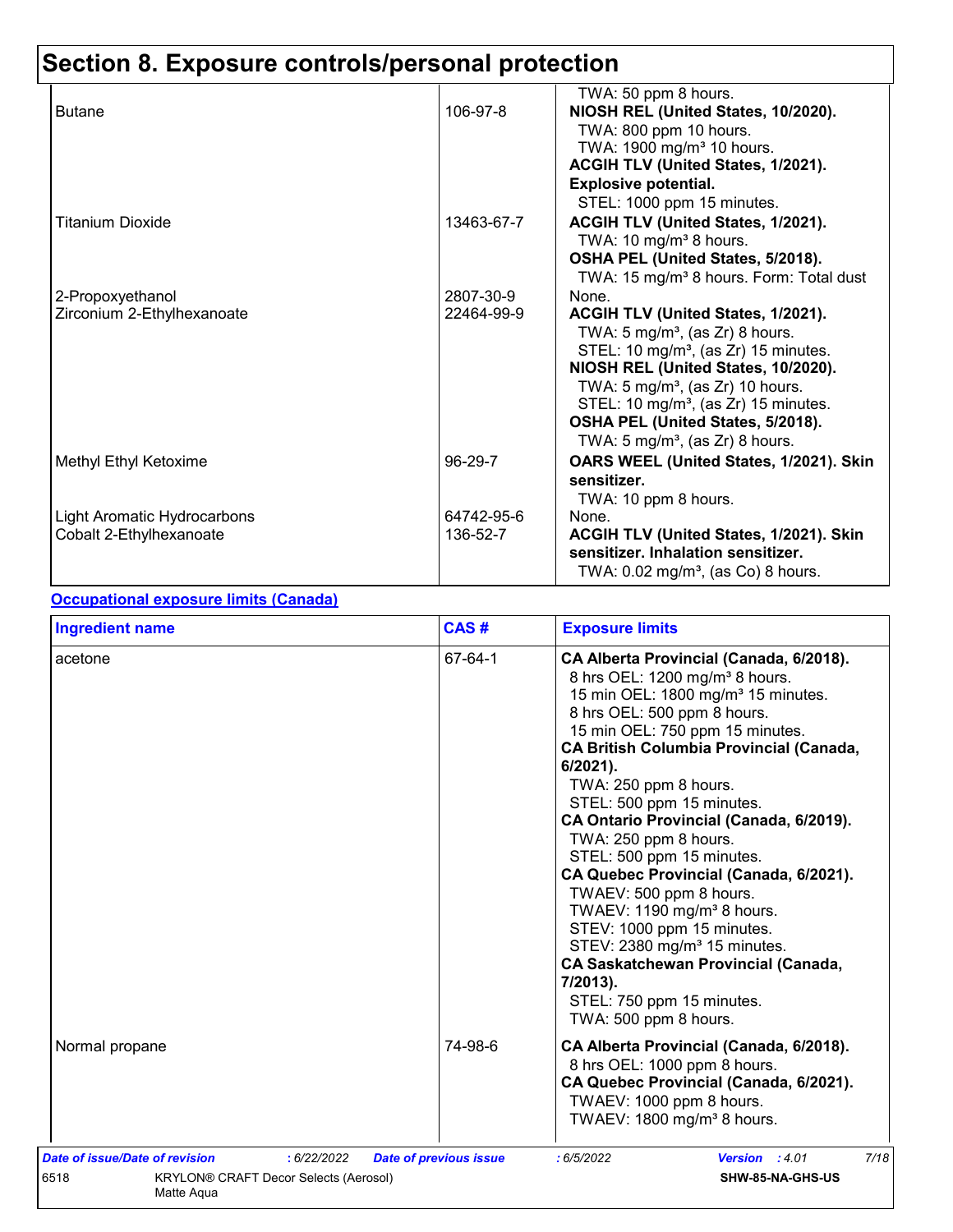|                  |            | <b>CA Saskatchewan Provincial (Canada,</b><br>7/2013).<br>STEL: 1250 ppm 15 minutes.                                                                                                                                                                                                                                                                                                                                         |
|------------------|------------|------------------------------------------------------------------------------------------------------------------------------------------------------------------------------------------------------------------------------------------------------------------------------------------------------------------------------------------------------------------------------------------------------------------------------|
|                  |            | TWA: 1000 ppm 8 hours.<br><b>CA British Columbia Provincial (Canada,</b><br>6/2021). Oxygen Depletion [Asphyxiant].<br><b>Explosive potential.</b>                                                                                                                                                                                                                                                                           |
|                  |            | CA Ontario Provincial (Canada, 6/2019).<br><b>Oxygen Depletion [Asphyxiant]. Explosive</b><br>potential.                                                                                                                                                                                                                                                                                                                     |
| n-butyl acetate  | 123-86-4   | CA Alberta Provincial (Canada, 6/2018).<br>15 min OEL: 200 ppm 15 minutes.<br>15 min OEL: 950 mg/m <sup>3</sup> 15 minutes.<br>8 hrs OEL: 150 ppm 8 hours.<br>8 hrs OEL: 713 mg/m <sup>3</sup> 8 hours.<br><b>CA Saskatchewan Provincial (Canada,</b><br>7/2013).<br>STEL: 200 ppm 15 minutes.<br>TWA: 150 ppm 8 hours.<br>CA Ontario Provincial (Canada, 6/2019).<br>STEL: 150 ppm 15 minutes.<br>TWA: 50 ppm 8 hours.      |
|                  |            | <b>CA British Columbia Provincial (Canada,</b><br>6/2021).<br>STEL: 150 ppm 15 minutes.<br>TWA: 50 ppm 8 hours.<br>CA Quebec Provincial (Canada, 6/2021).<br>STEV: 150 ppm 15 minutes.<br>TWAEV: 50 ppm 8 hours.                                                                                                                                                                                                             |
| <b>Butane</b>    | 106-97-8   | CA Alberta Provincial (Canada, 6/2018).<br>8 hrs OEL: 1000 ppm 8 hours.<br>CA Quebec Provincial (Canada, 6/2021).<br>TWAEV: 800 ppm 8 hours.<br>TWAEV: 1900 mg/m <sup>3</sup> 8 hours.<br><b>CA Saskatchewan Provincial (Canada,</b><br>7/2013).                                                                                                                                                                             |
|                  |            | STEL: 1250 ppm 15 minutes.<br>TWA: 1000 ppm 8 hours.<br><b>CA British Columbia Provincial (Canada,</b><br>6/2021). Explosive potential.<br>STEL: 1000 ppm 15 minutes.<br>CA Ontario Provincial (Canada, 6/2019).<br><b>Explosive potential.</b><br>STEL: 1000 ppm 15 minutes.                                                                                                                                                |
| Titanium dioxide | 13463-67-7 | <b>CA British Columbia Provincial (Canada,</b><br>$6/2021$ ).<br>TWA: 10 mg/m <sup>3</sup> 8 hours. Form: Total dust<br>TWA: 3 mg/m <sup>3</sup> 8 hours. Form: respirable<br>fraction<br>CA Quebec Provincial (Canada, 6/2021).<br>TWAEV: 10 mg/m <sup>3</sup> 8 hours. Form: Total dust.<br>CA Alberta Provincial (Canada, 6/2018).<br>8 hrs OEL: 10 mg/m <sup>3</sup> 8 hours.<br>CA Ontario Provincial (Canada, 6/2019). |
|                  |            | TWA: 10 mg/m <sup>3</sup> 8 hours.<br><b>CA Saskatchewan Provincial (Canada,</b>                                                                                                                                                                                                                                                                                                                                             |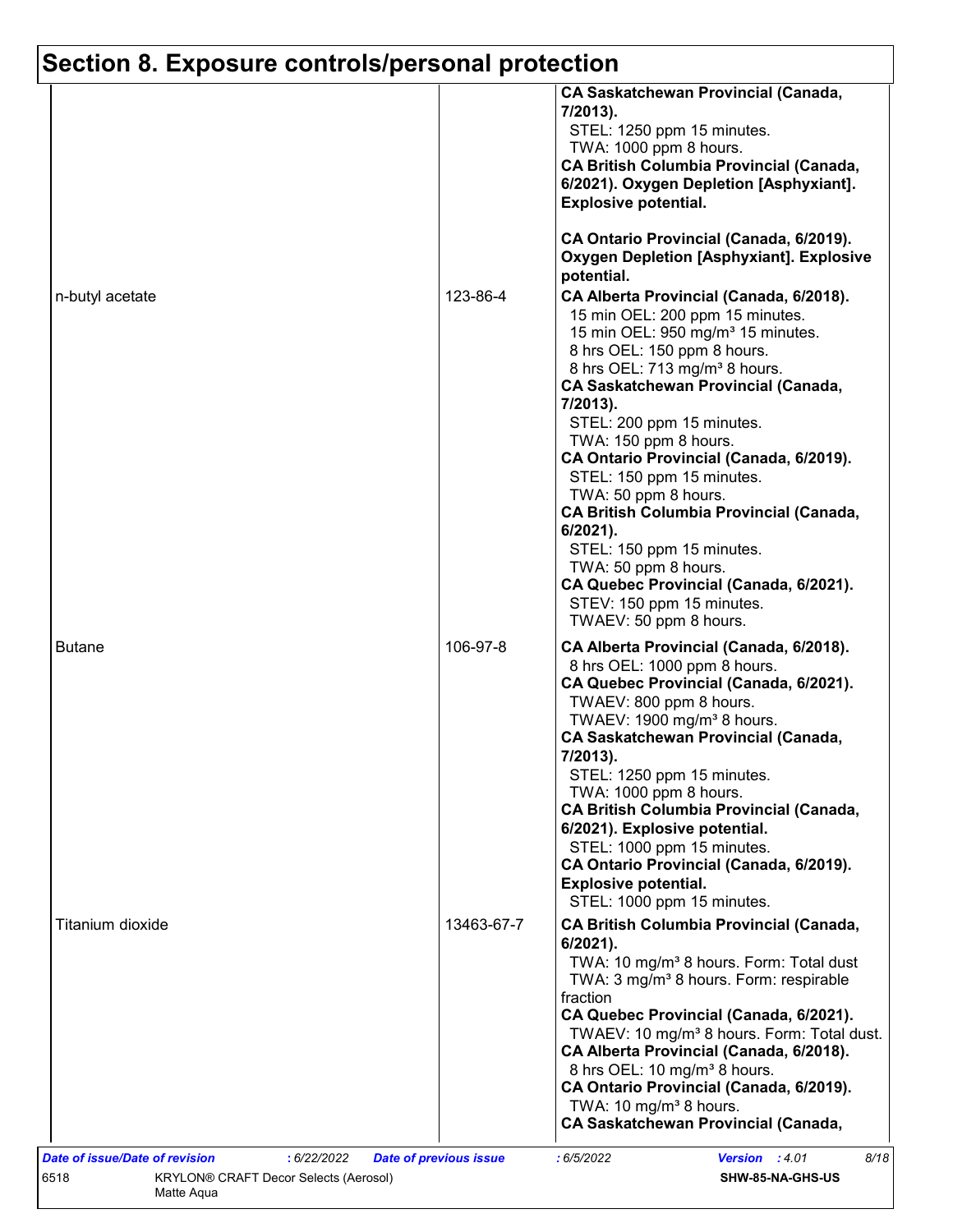|                            |            | 7/2013).<br>STEL: 20 mg/m <sup>3</sup> 15 minutes.<br>TWA: 10 mg/m <sup>3</sup> 8 hours.                                                                                                                                                                                                                                                                                                                                                                                                                                                                                                                                  |
|----------------------------|------------|---------------------------------------------------------------------------------------------------------------------------------------------------------------------------------------------------------------------------------------------------------------------------------------------------------------------------------------------------------------------------------------------------------------------------------------------------------------------------------------------------------------------------------------------------------------------------------------------------------------------------|
| 2-Propoxyethanol           | 2807-30-9  | CA Ontario Provincial (Canada, 6/2019).<br>Absorbed through skin.<br>TWA: $110 \text{ mg/m}^3$ 8 hours.<br>TWA: 25 ppm 8 hours.                                                                                                                                                                                                                                                                                                                                                                                                                                                                                           |
| Zirconium 2-Ethylhexanoate | 22464-99-9 | CA Alberta Provincial (Canada, 6/2018).<br>8 hrs OEL: 5 mg/m <sup>3</sup> , (as Zr) 8 hours.<br>15 min OEL: 10 mg/m <sup>3</sup> , (as Zr) 15 minutes.<br><b>CA British Columbia Provincial (Canada,</b><br>$6/2021$ ).<br>TWA: 5 mg/m <sup>3</sup> , (as Zr) 8 hours.<br>STEL: 10 mg/m <sup>3</sup> , (as Zr) 15 minutes.<br>CA Quebec Provincial (Canada, 6/2021).<br>TWAEV: 5 mg/m <sup>3</sup> , (as $Zr$ ) 8 hours.<br>STEV: 10 mg/m <sup>3</sup> , (as Zr) 15 minutes.<br>CA Ontario Provincial (Canada, 6/2019).<br>STEL: 10 mg/m <sup>3</sup> , (as Zr) 15 minutes.<br>TWA: $5 \text{ mg/m}^3$ , (as Zr) 8 hours. |
| Methyl Ethyl Ketoxime      | 96-29-7    | OARS WEEL (United States, 1/2021). Skin<br>sensitizer.<br>TWA: 10 ppm 8 hours.                                                                                                                                                                                                                                                                                                                                                                                                                                                                                                                                            |
| Cobalt 2-Ethylhexanoate    | 136-52-7   | <b>CA British Columbia Provincial (Canada,</b><br>6/2021). Skin sensitizer. Inhalation<br>sensitizer.<br>TWA: 0.02 mg/m <sup>3</sup> , (as Co, Total) 8 hours.<br>CA Quebec Provincial (Canada, 6/2021).<br>Skin sensitizer.<br>TWAEV: $0.02$ mg/m <sup>3</sup> , (as Co) 8 hours.<br>CA Ontario Provincial (Canada, 6/2019).<br>TWA: $0.02 \text{ mg/m}^3$ , (as Co) 8 hours.<br><b>CA Saskatchewan Provincial (Canada,</b><br>7/2013).<br>STEL: 0.06 mg/m <sup>3</sup> , (measured as Co) 15<br>minutes.<br>TWA: $0.02$ mg/m <sup>3</sup> , (measured as Co) 8<br>hours.                                                |

#### **Occupational exposure limits (Mexico)**

Matte Aqua

|                            | CAS#       | <b>Exposure limits</b>                                                                                                                |
|----------------------------|------------|---------------------------------------------------------------------------------------------------------------------------------------|
| Acetone                    | 67-64-1    | NOM-010-STPS-2014 (Mexico, 4/2016).<br>TWA: 500 ppm 8 hours.<br>STEL: 750 ppm 15 minutes.                                             |
| Propane                    | 74-98-6    | NOM-010-STPS-2014 (Mexico, 4/2016).<br>TWA: 1000 ppm 8 hours.                                                                         |
| n-Butyl Acetate            | 123-86-4   | NOM-010-STPS-2014 (Mexico, 4/2016).<br>TWA: 150 ppm 8 hours.<br>STEL: 200 ppm 15 minutes.                                             |
| <b>Butane</b>              | 106-97-8   | NOM-010-STPS-2014 (Mexico, 4/2016).<br>TWA: 1000 ppm 8 hours.                                                                         |
| Zirconium 2-Ethylhexanoate | 22464-99-9 | NOM-010-STPS-2014 (Mexico, 4/2016).<br>TWA: $5 \text{ mg/m}^3$ , (as Zr) 8 hours.<br>STEL: 10 mg/m <sup>3</sup> , (as Zr) 15 minutes. |
| Cobalt 2-Ethylhexanoate    | 136-52-7   | NOM-010-STPS-2014 (Mexico, 4/2016).<br>TWA: 0.02 mg/m <sup>3</sup> , (as Co) 8 hours.                                                 |

*Date of issue/Date of revision* **:** *6/22/2022 Date of previous issue : 6/5/2022 Version : 4.01 9/18* 6518 KRYLON® CRAFT Decor Selects (Aerosol)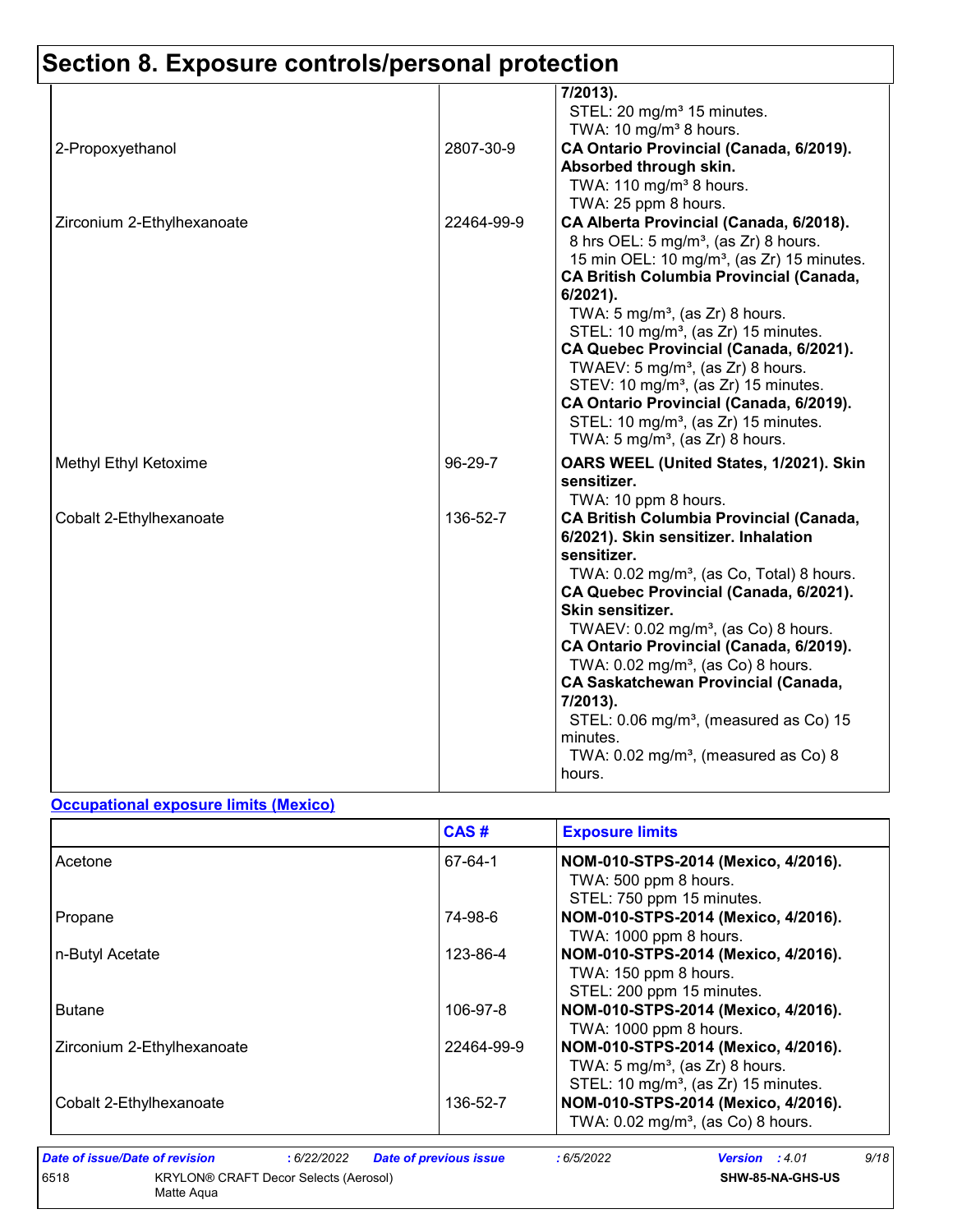| <b>Appropriate engineering</b><br>controls<br><b>Environmental exposure</b><br><b>controls</b> | : Use only with adequate ventilation. Use process enclosures, local exhaust ventilation or<br>other engineering controls to keep worker exposure to airborne contaminants below any<br>recommended or statutory limits. The engineering controls also need to keep gas,<br>vapor or dust concentrations below any lower explosive limits. Use explosion-proof<br>ventilation equipment.<br>: Emissions from ventilation or work process equipment should be checked to ensure<br>they comply with the requirements of environmental protection legislation. In some<br>cases, fume scrubbers, filters or engineering modifications to the process equipment<br>will be necessary to reduce emissions to acceptable levels. |
|------------------------------------------------------------------------------------------------|----------------------------------------------------------------------------------------------------------------------------------------------------------------------------------------------------------------------------------------------------------------------------------------------------------------------------------------------------------------------------------------------------------------------------------------------------------------------------------------------------------------------------------------------------------------------------------------------------------------------------------------------------------------------------------------------------------------------------|
| <b>Individual protection measures</b>                                                          |                                                                                                                                                                                                                                                                                                                                                                                                                                                                                                                                                                                                                                                                                                                            |
| <b>Hygiene measures</b>                                                                        | : Wash hands, forearms and face thoroughly after handling chemical products, before<br>eating, smoking and using the lavatory and at the end of the working period.<br>Appropriate techniques should be used to remove potentially contaminated clothing.<br>Contaminated work clothing should not be allowed out of the workplace. Wash<br>contaminated clothing before reusing. Ensure that eyewash stations and safety<br>showers are close to the workstation location.                                                                                                                                                                                                                                                |
| <b>Eye/face protection</b>                                                                     | : Safety eyewear complying with an approved standard should be used when a risk<br>assessment indicates this is necessary to avoid exposure to liquid splashes, mists,<br>gases or dusts. If contact is possible, the following protection should be worn, unless<br>the assessment indicates a higher degree of protection: chemical splash goggles.                                                                                                                                                                                                                                                                                                                                                                      |
| <b>Skin protection</b>                                                                         |                                                                                                                                                                                                                                                                                                                                                                                                                                                                                                                                                                                                                                                                                                                            |
| <b>Hand protection</b>                                                                         | : Chemical-resistant, impervious gloves complying with an approved standard should be<br>worn at all times when handling chemical products if a risk assessment indicates this is<br>necessary. Considering the parameters specified by the glove manufacturer, check<br>during use that the gloves are still retaining their protective properties. It should be<br>noted that the time to breakthrough for any glove material may be different for different<br>glove manufacturers. In the case of mixtures, consisting of several substances, the<br>protection time of the gloves cannot be accurately estimated.                                                                                                     |
| <b>Body protection</b>                                                                         | : Personal protective equipment for the body should be selected based on the task being<br>performed and the risks involved and should be approved by a specialist before<br>handling this product. When there is a risk of ignition from static electricity, wear anti-<br>static protective clothing. For the greatest protection from static discharges, clothing<br>should include anti-static overalls, boots and gloves.                                                                                                                                                                                                                                                                                             |
| <b>Other skin protection</b>                                                                   | : Appropriate footwear and any additional skin protection measures should be selected<br>based on the task being performed and the risks involved and should be approved by a<br>specialist before handling this product.                                                                                                                                                                                                                                                                                                                                                                                                                                                                                                  |
| <b>Respiratory protection</b>                                                                  | : Based on the hazard and potential for exposure, select a respirator that meets the<br>appropriate standard or certification. Respirators must be used according to a<br>respiratory protection program to ensure proper fitting, training, and other important<br>aspects of use.                                                                                                                                                                                                                                                                                                                                                                                                                                        |

## **Section 9. Physical and chemical properties**

The conditions of measurement of all properties are at standard temperature and pressure unless otherwise indicated.

| <b>Appearance</b>                   |                   |
|-------------------------------------|-------------------|
| <b>Physical state</b>               | $:$ Liquid.       |
| <b>Color</b>                        | : Not available.  |
| <b>Odor</b>                         | : Not available.  |
| <b>Odor threshold</b>               | : Not available.  |
| рH                                  | : Not applicable. |
| <b>Melting point/freezing point</b> | : Not available.  |

| Date of issue/Date of revision                              |  | : 6/22/2022 | <b>Date of previous issue</b> | 6/5/2022 | <b>Version</b> : 4.01 |  | 10/18 |
|-------------------------------------------------------------|--|-------------|-------------------------------|----------|-----------------------|--|-------|
| 6518<br>KRYLON® CRAFT Decor Selects (Aerosol)<br>Matte Agua |  |             |                               |          | SHW-85-NA-GHS-US      |  |       |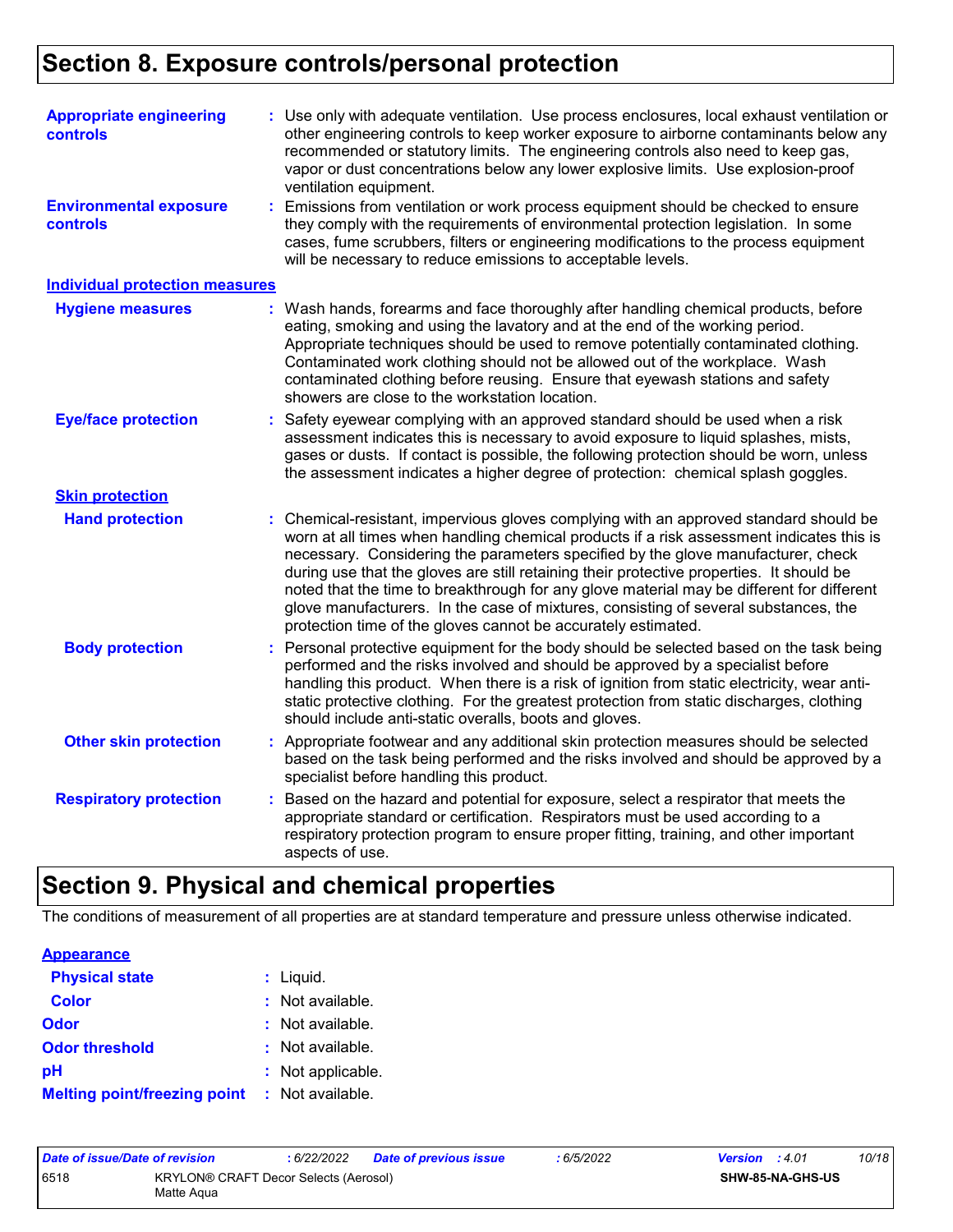## **Section 9. Physical and chemical properties**

| <b>Boiling point, initial boiling</b><br>point, and boiling range | : Not available.                                               |
|-------------------------------------------------------------------|----------------------------------------------------------------|
| <b>Flash point</b>                                                | : Closed cup: -29°C (-20.2°F) [Pensky-Martens Closed Cup]      |
| <b>Evaporation rate</b>                                           | $: 5.6$ (butyl acetate = 1)                                    |
| <b>Flammability</b>                                               | : Not available.                                               |
| Lower and upper explosion<br>limit/flammability limit             | : Lower: 1.26%<br>Upper: 15.8%                                 |
| <b>Vapor pressure</b>                                             | : 101.3 kPa (760 mm Hg)                                        |
| <b>Relative vapor density</b>                                     | : $1.55$ [Air = 1]                                             |
| <b>Relative density</b>                                           | : 0.77                                                         |
| <b>Solubility</b>                                                 | : Not available.                                               |
| <b>Partition coefficient: n-</b><br>octanol/water                 | : Not applicable.                                              |
| <b>Auto-ignition temperature</b>                                  | : Not available.                                               |
| <b>Decomposition temperature</b>                                  | : Not available.                                               |
| <b>Viscosity</b>                                                  | Kinematic (40°C (104°F)): <20.5 mm <sup>2</sup> /s (<20.5 cSt) |
| <b>Molecular weight</b>                                           | Not applicable.                                                |
| <b>Aerosol product</b>                                            |                                                                |
| <b>Type of aerosol</b>                                            | : Spray                                                        |
| <b>Heat of combustion</b>                                         | $: 27.004$ kJ/g                                                |

## **Section 10. Stability and reactivity**

| <b>Reactivity</b>                                   | : No specific test data related to reactivity available for this product or its ingredients.              |
|-----------------------------------------------------|-----------------------------------------------------------------------------------------------------------|
| <b>Chemical stability</b>                           | : The product is stable.                                                                                  |
| <b>Possibility of hazardous</b><br><b>reactions</b> | : Under normal conditions of storage and use, hazardous reactions will not occur.                         |
| <b>Conditions to avoid</b>                          | : Avoid all possible sources of ignition (spark or flame).                                                |
| <b>Incompatible materials</b>                       | : No specific data.                                                                                       |
| <b>Hazardous decomposition</b><br>products          | : Under normal conditions of storage and use, hazardous decomposition products should<br>not be produced. |

## **Section 11. Toxicological information**

#### **Information on toxicological effects**

**Acute toxicity**

| <b>Product/ingredient name</b> | <b>Result</b>                                | <b>Species</b> | <b>Dose</b>              | <b>Exposure</b>         |
|--------------------------------|----------------------------------------------|----------------|--------------------------|-------------------------|
| Acetone                        | LD50 Oral                                    | Rat            | 5800 mg/kg               |                         |
| n-Butyl Acetate                | LD50 Dermal                                  | Rabbit         | >17600 mg/kg             | $\blacksquare$          |
|                                | LD50 Oral                                    | Rat            | 10768 mg/kg              |                         |
| <b>Butane</b>                  | <b>LC50 Inhalation Vapor</b>                 | Rat            | 658000 mg/m <sup>3</sup> | 4 hours                 |
| 2-Propoxyethanol               | LD50 Oral                                    | Rat            | 3089 mg/kg               |                         |
| Zirconium 2-Ethylhexanoate     | LD50 Dermal                                  | Rabbit         | $>5$ g/kg                |                         |
|                                | LD50 Oral                                    | Rat            | $>5$ g/kg                |                         |
| Methyl Ethyl Ketoxime          | LD50 Oral                                    | Rat            | 930 mg/kg                |                         |
| Date of issue/Date of revision | <b>Date of previous issue</b><br>:6/22/2022  | :6/5/2022      |                          | 11/18<br>Version : 4.01 |
| 6518<br>Matte Agua             | <b>KRYLON® CRAFT Decor Selects (Aerosol)</b> |                |                          | SHW-85-NA-GHS-US        |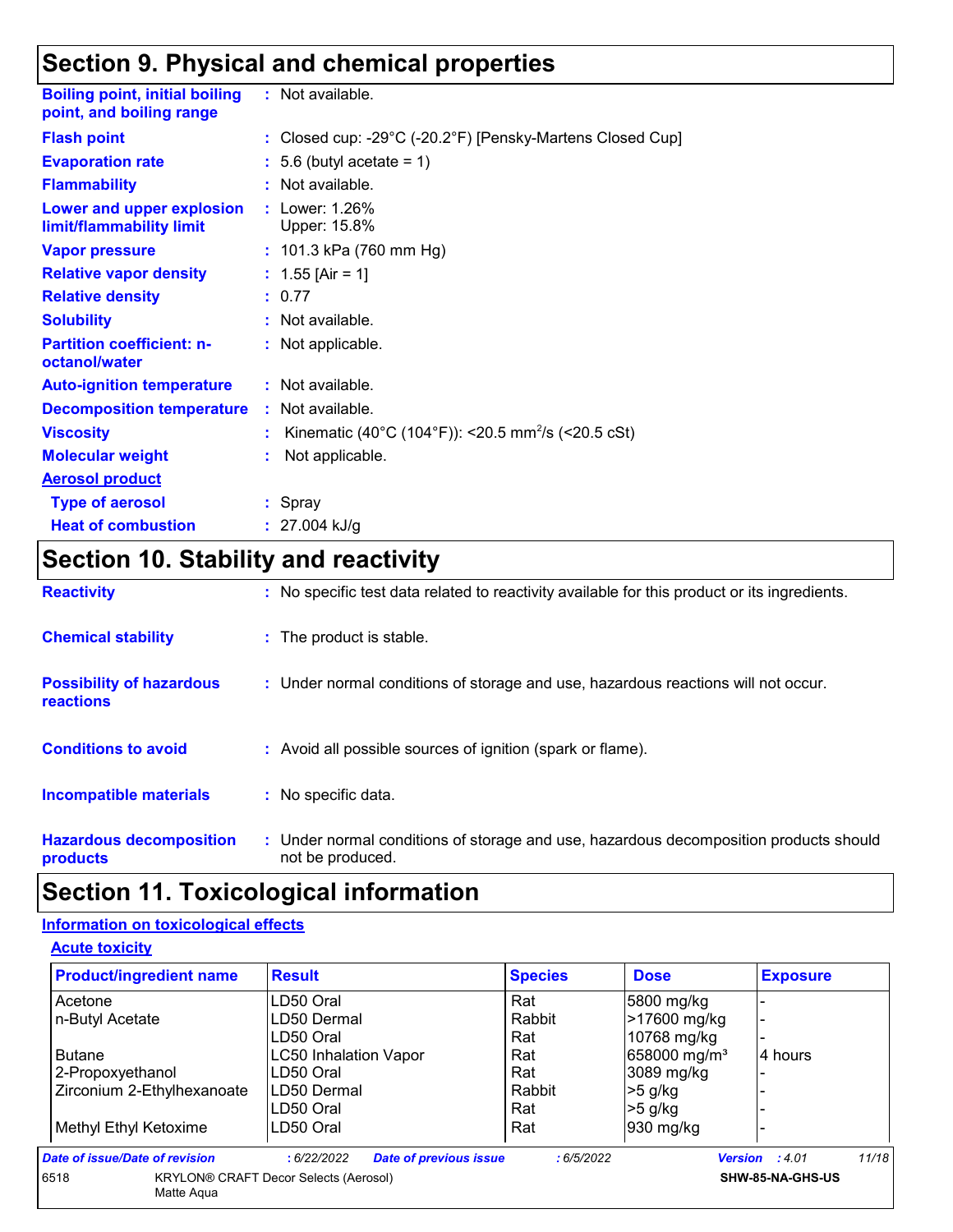## **Section 11. Toxicological information**

| -----                       |             |        |             |  |
|-----------------------------|-------------|--------|-------------|--|
| Light Aromatic Hydrocarbons | ILD50 Oral  | Rat    | 8400 mg/kg  |  |
| Cobalt 2-Ethylhexanoate     | LD50 Dermal | Rabbit | >5 g/kg     |  |
|                             | LD50 Oral   | Rat    | $1.22$ g/kg |  |

#### **Irritation/Corrosion**

| <b>Product/ingredient name</b> | <b>Result</b>            | <b>Species</b> | <b>Score</b> | <b>Exposure</b>  | <b>Observation</b> |
|--------------------------------|--------------------------|----------------|--------------|------------------|--------------------|
| Acetone                        | Eyes - Mild irritant     | Human          |              | 186300 ppm       |                    |
|                                | Eyes - Mild irritant     | Rabbit         |              | $10$ uL          |                    |
|                                | Eyes - Moderate irritant | Rabbit         |              | 24 hours 20      |                    |
|                                |                          |                |              | mg               |                    |
|                                | Eyes - Severe irritant   | Rabbit         |              | 20 <sub>mg</sub> |                    |
|                                | Skin - Mild irritant     | Rabbit         |              | 24 hours 500     |                    |
|                                |                          |                |              | mg               |                    |
|                                | Skin - Mild irritant     | Rabbit         |              | 395 mg           |                    |
| n-Butyl Acetate                | Eyes - Moderate irritant | Rabbit         |              | $100$ mg         |                    |
|                                | Skin - Moderate irritant | Rabbit         |              | 24 hours 500     |                    |
|                                |                          |                |              | mg               |                    |
| Titanium Dioxide               | Skin - Mild irritant     | Human          |              | 72 hours 300     |                    |
|                                |                          |                |              | ug I             |                    |
| 2-Propoxyethanol               | Eyes - Severe irritant   | Rabbit         |              | 24 hours 750     |                    |
|                                |                          |                |              | ug               |                    |
|                                | Eyes - Severe irritant   | Rabbit         |              | $100 \text{ mg}$ |                    |
|                                | Skin - Mild irritant     | Guinea pig     |              | 500 mg           |                    |
|                                | Skin - Mild irritant     | Rabbit         |              | 24 hours 500     |                    |
|                                |                          |                |              | mg               |                    |
| Methyl Ethyl Ketoxime          | Eyes - Severe irritant   | Rabbit         |              | 100 uL           |                    |
| Light Aromatic Hydrocarbons    | Eyes - Mild irritant     | Rabbit         |              | 24 hours 100     |                    |
|                                |                          |                |              | uL               |                    |

#### **Sensitization**

Not available.

#### **Mutagenicity**

Not available.

#### **Carcinogenicity**

Not available.

#### **Classification**

| <b>Product/ingredient name</b>              | <b>OSHA</b> | <b>IARC</b> | <b>NTP</b>                                       |
|---------------------------------------------|-------------|-------------|--------------------------------------------------|
| Titanium Dioxide<br>Cobalt 2-Ethylhexanoate |             | 2B<br>2B    | Reasonably anticipated to be a human carcinogen. |

#### **Reproductive toxicity**

Not available.

#### **Teratogenicity**

Not available.

**Specific target organ toxicity (single exposure)**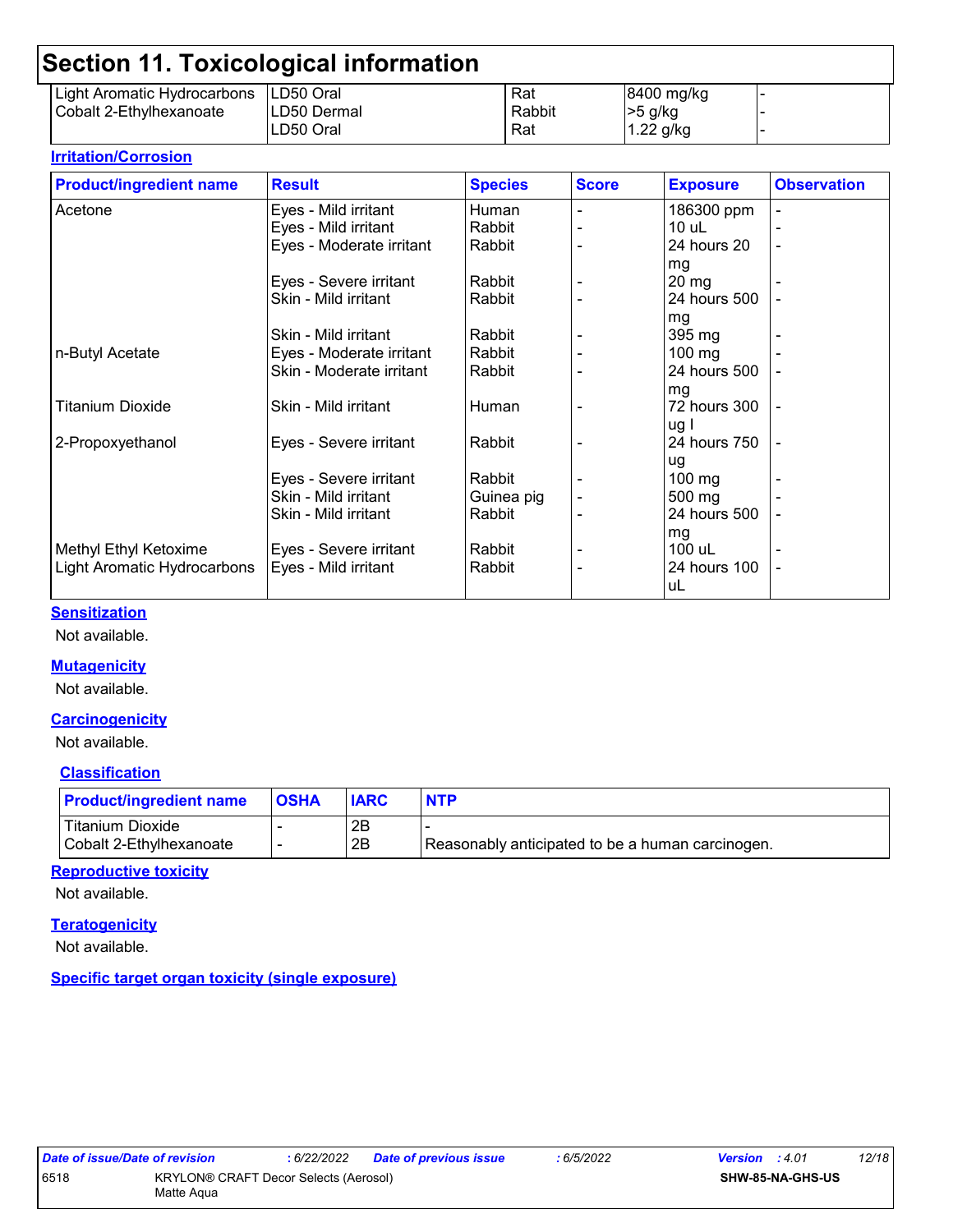## **Section 11. Toxicological information**

| <b>Name</b>                 | <b>Category</b> | <b>Route of</b><br>exposure | <b>Target organs</b>            |
|-----------------------------|-----------------|-----------------------------|---------------------------------|
| Acetone                     | Category 3      |                             | Respiratory tract<br>irritation |
|                             | Category 3      |                             | Narcotic effects                |
| Propane                     | Category 3      |                             | Respiratory tract<br>irritation |
|                             | Category 3      |                             | Narcotic effects                |
| n-Butyl Acetate             | Category 3      |                             | Narcotic effects                |
| <b>Butane</b>               | Category 3      |                             | Respiratory tract<br>irritation |
|                             | Category 3      |                             | Narcotic effects                |
| 2-Propoxyethanol            | Category 3      |                             | Respiratory tract<br>irritation |
|                             | Category 3      |                             | Narcotic effects                |
| Methyl Ethyl Ketoxime       | Category 1      |                             | upper respiratory<br>tract      |
|                             | Category 3      |                             | Narcotic effects                |
| Light Aromatic Hydrocarbons | Category 3      |                             | Respiratory tract<br>irritation |
|                             | Category 3      |                             | Narcotic effects                |

#### **Specific target organ toxicity (repeated exposure)**

| <b>Name</b>                 | <b>Category</b> | <b>Route of</b><br>exposure | <b>Target organs</b> |
|-----------------------------|-----------------|-----------------------------|----------------------|
| Acetone                     | Category 2      |                             |                      |
| Propane                     | Category 2      |                             |                      |
| Butane                      | Category 2      |                             |                      |
| 2-Propoxyethanol            | Category 2      |                             |                      |
| Methyl Ethyl Ketoxime       | Category 2      |                             | blood system         |
| Light Aromatic Hydrocarbons | Category 2      |                             |                      |

#### **Aspiration hazard**

| <b>Name</b>                 | <b>Result</b>                         |
|-----------------------------|---------------------------------------|
| Propane                     | <b>ASPIRATION HAZARD - Category 1</b> |
| <b>Butane</b>               | <b>ASPIRATION HAZARD - Category 1</b> |
| Light Aromatic Hydrocarbons | <b>ASPIRATION HAZARD - Category 1</b> |

#### **Information on the likely :** Not available.

#### **routes of exposure**

| <b>Potential acute health effects</b> |                                                                                                                              |
|---------------------------------------|------------------------------------------------------------------------------------------------------------------------------|
| Eye contact                           | : Causes serious eye irritation.                                                                                             |
| <b>Inhalation</b>                     | : Can cause central nervous system (CNS) depression. May cause drowsiness or<br>dizziness. May cause respiratory irritation. |

- **Skin contact :** May cause an allergic skin reaction.
- **Ingestion :**
- 
- Can cause central nervous system (CNS) depression. May be fatal if swallowed and enters airways.

#### **Symptoms related to the physical, chemical and toxicological characteristics**

| Eye contact | : Adverse symptoms may include the following:<br>pain or irritation |
|-------------|---------------------------------------------------------------------|
|             | watering                                                            |
|             | redness                                                             |

| Date of issue/Date of revision |                                                            | : 6/22/2022 | <b>Date of previous issue</b> | : 6/5/2022 | <b>Version</b> : 4.01   |  | 13/18 |
|--------------------------------|------------------------------------------------------------|-------------|-------------------------------|------------|-------------------------|--|-------|
| 6518                           | <b>KRYLON® CRAFT Decor Selects (Aerosol)</b><br>Matte Agua |             |                               |            | <b>SHW-85-NA-GHS-US</b> |  |       |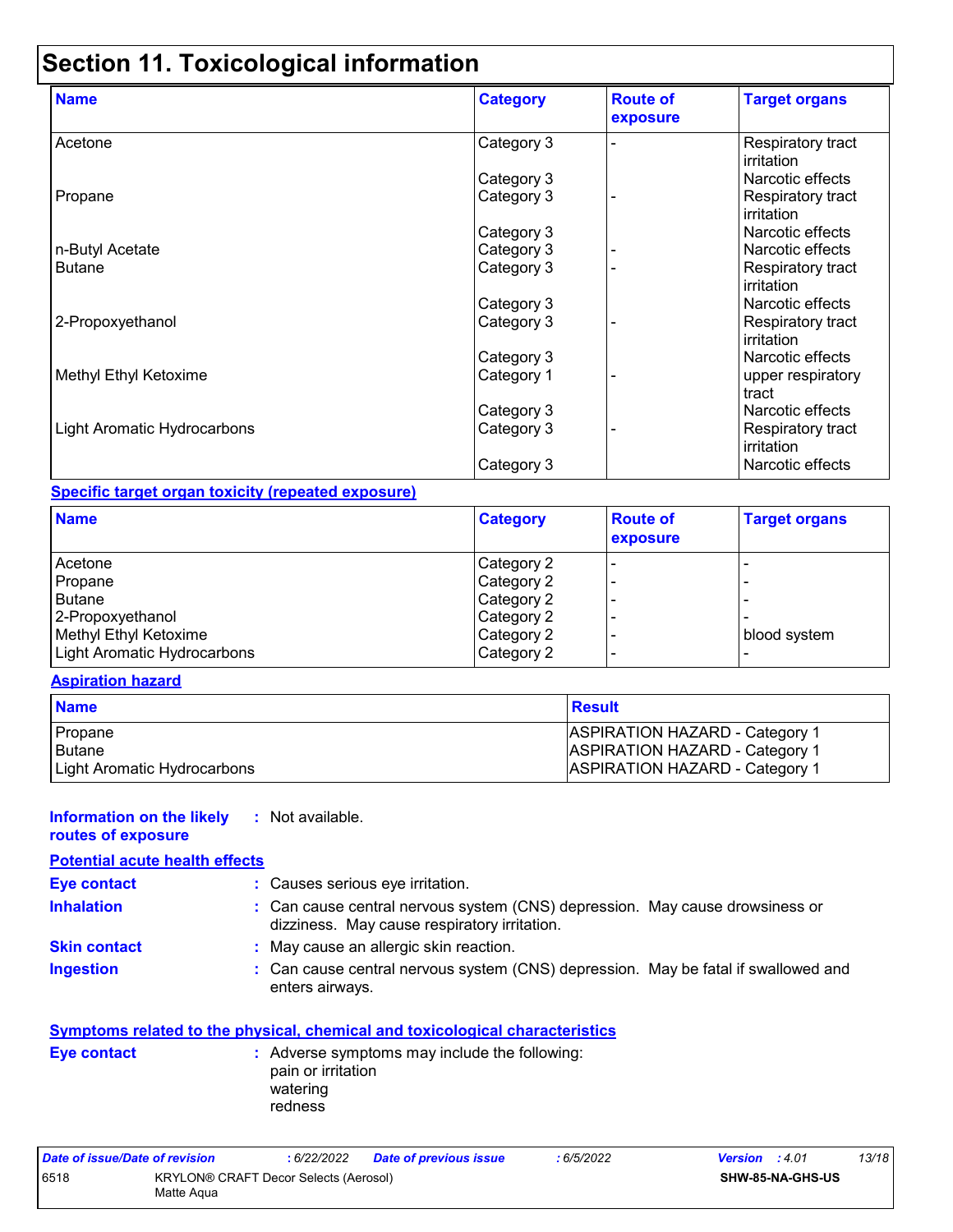## **Section 11. Toxicological information**

| <b>Inhalation</b>   | : Adverse symptoms may include the following:<br>respiratory tract irritation<br>coughing<br>nausea or vomiting<br>headache<br>drowsiness/fatigue<br>dizziness/vertigo<br>unconsciousness<br>reduced fetal weight<br>increase in fetal deaths<br>skeletal malformations |
|---------------------|-------------------------------------------------------------------------------------------------------------------------------------------------------------------------------------------------------------------------------------------------------------------------|
| <b>Skin contact</b> | : Adverse symptoms may include the following:<br>irritation<br>redness<br>reduced fetal weight<br>increase in fetal deaths<br>skeletal malformations                                                                                                                    |
| <b>Ingestion</b>    | : Adverse symptoms may include the following:<br>nausea or vomiting<br>reduced fetal weight<br>increase in fetal deaths<br>skeletal malformations                                                                                                                       |
|                     | Delayed and immediate effects and also shropic effects from short and long :                                                                                                                                                                                            |

|                                                   | Delayed and immediate effects and also chronic effects from short and long term exposure                                                                                       |
|---------------------------------------------------|--------------------------------------------------------------------------------------------------------------------------------------------------------------------------------|
| <b>Short term exposure</b>                        |                                                                                                                                                                                |
| <b>Potential immediate</b><br><b>effects</b>      | : Not available.                                                                                                                                                               |
| <b>Potential delayed effects</b>                  | : Not available.                                                                                                                                                               |
| <b>Long term exposure</b>                         |                                                                                                                                                                                |
| <b>Potential immediate</b><br><b>effects</b>      | $:$ Not available.                                                                                                                                                             |
| <b>Potential delayed effects : Not available.</b> |                                                                                                                                                                                |
| <b>Potential chronic health effects</b>           |                                                                                                                                                                                |
| Not available.                                    |                                                                                                                                                                                |
| <b>General</b>                                    | : May cause damage to organs through prolonged or repeated exposure. Once<br>sensitized, a severe allergic reaction may occur when subsequently exposed to very low<br>levels. |
| <b>Carcinogenicity</b>                            | : Suspected of causing cancer. Risk of cancer depends on duration and level of<br>exposure.                                                                                    |
| <b>Mutagenicity</b>                               | : No known significant effects or critical hazards.                                                                                                                            |
| <b>Teratogenicity</b>                             | : Suspected of damaging the unborn child.                                                                                                                                      |
| <b>Developmental effects</b>                      | : No known significant effects or critical hazards.                                                                                                                            |
| <b>Fertility effects</b>                          | : May damage fertility.                                                                                                                                                        |

#### **Numerical measures of toxicity**

#### **Acute toxicity estimates**

| <b>Route</b> | <b>ATE value</b> |
|--------------|------------------|
| Oral         | 129490.35 mg/kg  |
| Dermal       | 46111.81 mg/kg   |

| Date of issue/Date of revision |                                                     | : 6/22/2022 | <b>Date of previous issue</b> | : 6/5/2022 | <b>Version</b> : 4.01 |                         | 14/18 |
|--------------------------------|-----------------------------------------------------|-------------|-------------------------------|------------|-----------------------|-------------------------|-------|
| 6518                           | KRYLON® CRAFT Decor Selects (Aerosol)<br>Matte Aqua |             |                               |            |                       | <b>SHW-85-NA-GHS-US</b> |       |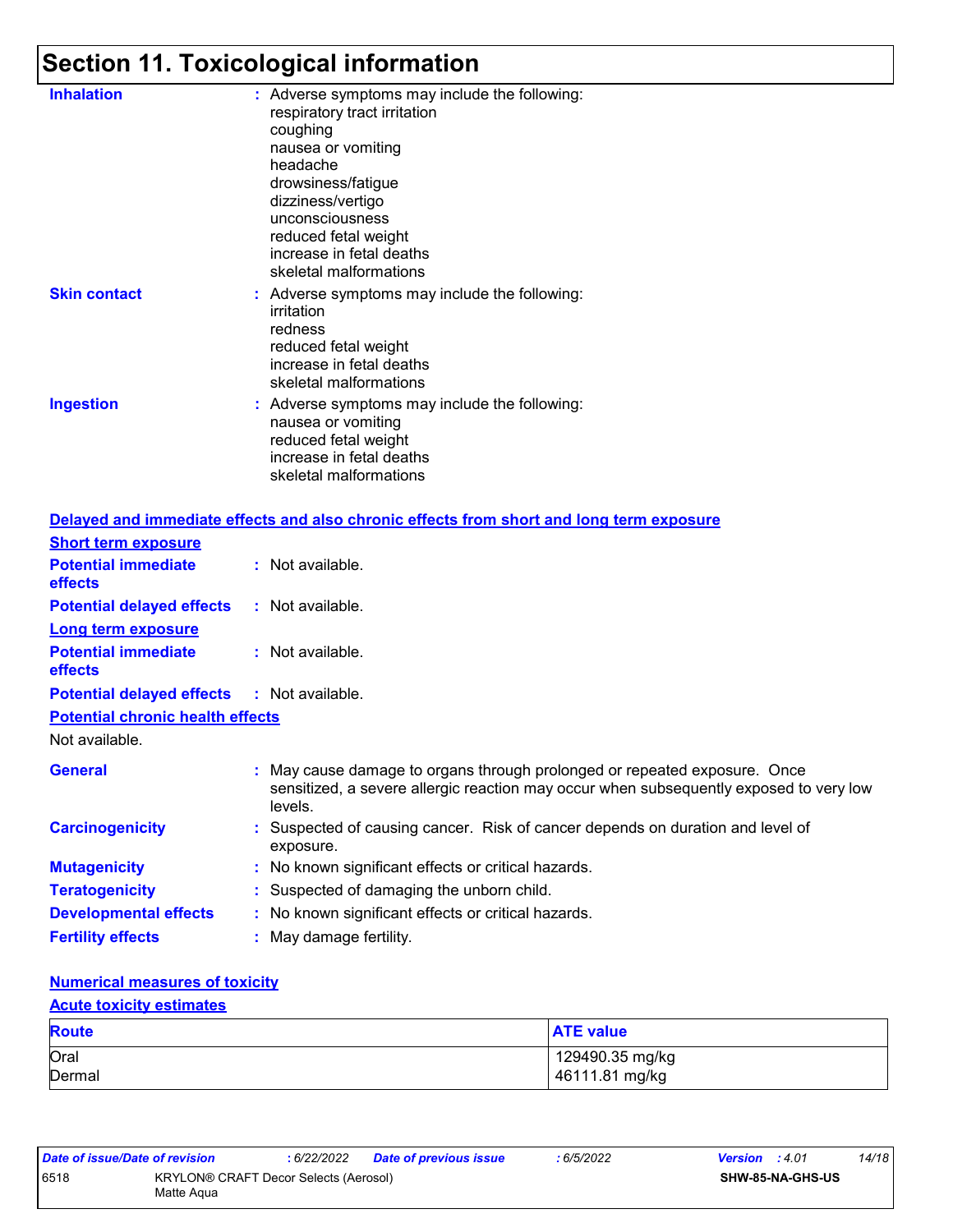## **Section 12. Ecological information**

#### **Toxicity**

| <b>Product/ingredient name</b> | <b>Result</b>                         | <b>Species</b>                             | <b>Exposure</b> |
|--------------------------------|---------------------------------------|--------------------------------------------|-----------------|
| Acetone                        | Acute EC50 7200000 µg/l Fresh water   | Algae - Selenastrum sp.                    | 96 hours        |
|                                | Acute LC50 4.42589 ml/L Marine water  | Crustaceans - Acartia tonsa -<br>Copepodid | 48 hours        |
|                                | Acute LC50 7460000 µg/l Fresh water   | Daphnia - Daphnia cucullata                | 48 hours        |
|                                | Acute LC50 5600 ppm Fresh water       | Fish - Poecilia reticulata                 | 96 hours        |
|                                | Chronic NOEC 4.95 mg/l Marine water   | Algae - Ulva pertusa                       | 96 hours        |
|                                | Chronic NOEC 0.016 ml/L Fresh water   | Crustaceans - Daphniidae                   | 21 days         |
|                                | Chronic NOEC 0.1 ml/L Fresh water     | Daphnia - Daphnia magna -<br>Neonate       | 21 days         |
|                                | Chronic NOEC 5 µg/l Marine water      | Fish - Gasterosteus aculeatus -<br>Larvae  | 42 days         |
| n-Butyl Acetate                | Acute LC50 32 mg/l Marine water       | Crustaceans - Artemia salina               | 48 hours        |
|                                | Acute LC50 18000 µg/l Fresh water     | Fish - Pimephales promelas                 | 96 hours        |
| <b>Titanium Dioxide</b>        | Acute LC50 >1000000 µg/l Marine water | Fish - Fundulus heteroclitus               | 96 hours        |
| ∣Methyl Ethyl Ketoxime         | Acute LC50 843000 µg/l Fresh water    | Fish - Pimephales promelas                 | 96 hours        |

#### **Persistence and degradability**

| <b>Product/ingredient name</b> | <b>Aquatic half-life</b> | <b>Photolysis</b> | Biodegradability |
|--------------------------------|--------------------------|-------------------|------------------|
| Acetone                        |                          |                   | Readily          |
| n-Butyl Acetate                |                          |                   | Readily          |
| Light Aromatic Hydrocarbons    |                          |                   | Readily          |

#### **Bioaccumulative potential**

| <b>Product/ingredient name</b> | $LoaPow$ | <b>BCF</b>    | <b>Potential</b> |
|--------------------------------|----------|---------------|------------------|
| Zirconium 2-Ethylhexanoate     |          | 2.96          | low              |
| Methyl Ethyl Ketoxime          |          | $12.5$ to 5.8 | low              |
| Light Aromatic Hydrocarbons    |          | 10 to 2500    | high             |
| Cobalt 2-Ethylhexanoate        |          | 15600         | high             |

#### **Mobility in soil**

**Soil/water partition coefficient (KOC) :** Not available.

**Other adverse effects** : No known significant effects or critical hazards.

## **Section 13. Disposal considerations**

The generation of waste should be avoided or minimized wherever possible. Disposal of this product, solutions and any by-products should at all times comply with the requirements of environmental protection and waste disposal legislation and any regional local authority requirements. Dispose of surplus and non-recyclable products via a licensed waste disposal contractor. Waste should not be disposed of untreated to the sewer unless fully compliant with the requirements of all authorities with jurisdiction. Waste packaging should be recycled. Incineration or landfill should only be considered when recycling is not feasible. This material and its container must be disposed of in a safe way. Empty containers or liners may retain some product residues. Do not puncture or incinerate container. **Disposal methods :**

| Date of issue/Date of revision |                                                            | : 6/22/2022 | <b>Date of previous issue</b> | : 6/5/2022 | <b>Version</b> : 4.01 |                         | 15/18 |
|--------------------------------|------------------------------------------------------------|-------------|-------------------------------|------------|-----------------------|-------------------------|-------|
| 6518                           | <b>KRYLON® CRAFT Decor Selects (Aerosol)</b><br>Matte Agua |             |                               |            |                       | <b>SHW-85-NA-GHS-US</b> |       |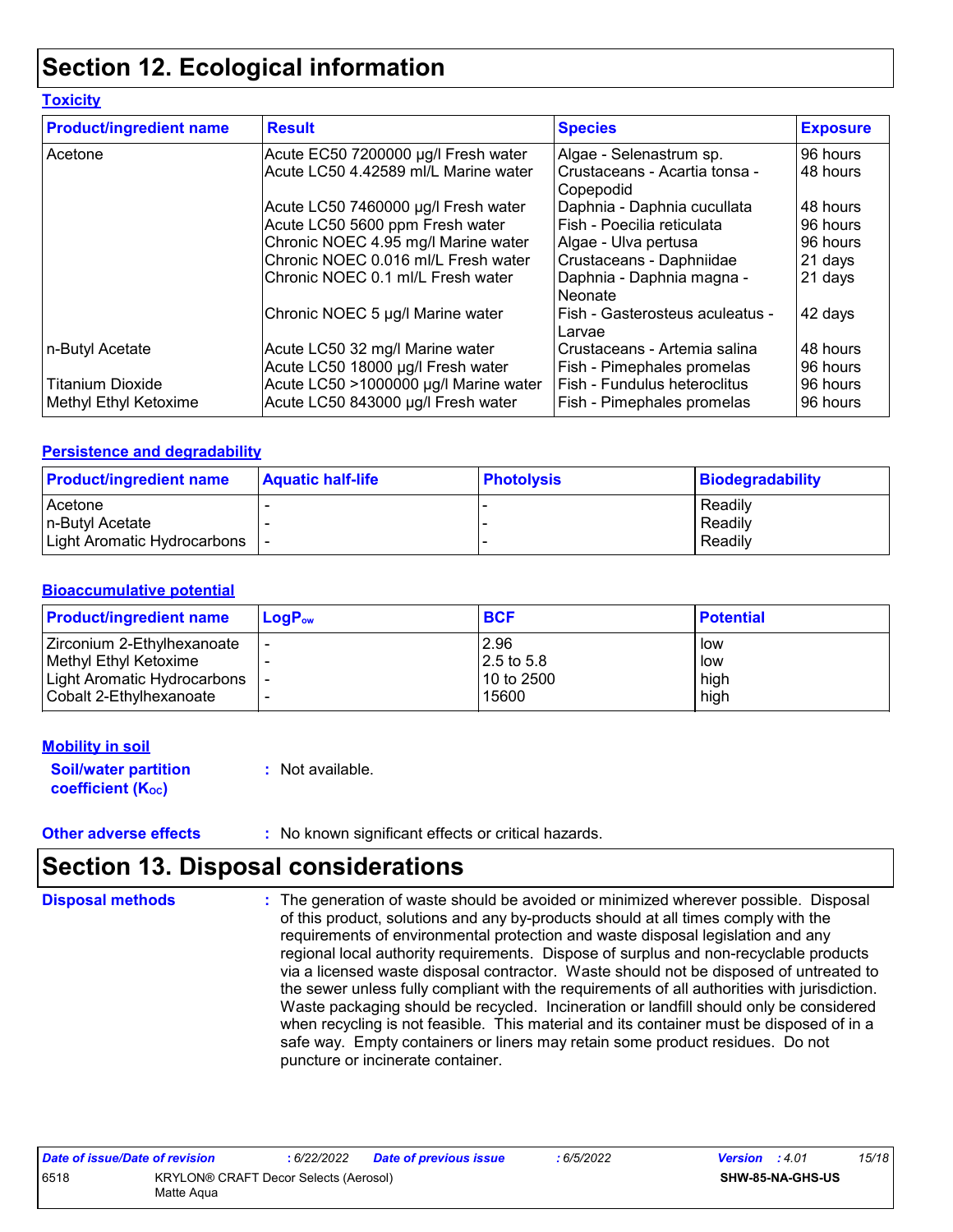### **Section 14. Transport information**

|                                                          | <b>DOT</b><br><b>Classification</b>                                                                             | <b>TDG</b><br><b>Classification</b>                                                                                                                                                                                                                                                                                                                                                                                                                                                                                                                                                                                                                                                 | <b>Mexico</b><br><b>Classification</b>                                                                          | <b>IATA</b>                                                                                                     | <b>IMDG</b>                                                                                                     |
|----------------------------------------------------------|-----------------------------------------------------------------------------------------------------------------|-------------------------------------------------------------------------------------------------------------------------------------------------------------------------------------------------------------------------------------------------------------------------------------------------------------------------------------------------------------------------------------------------------------------------------------------------------------------------------------------------------------------------------------------------------------------------------------------------------------------------------------------------------------------------------------|-----------------------------------------------------------------------------------------------------------------|-----------------------------------------------------------------------------------------------------------------|-----------------------------------------------------------------------------------------------------------------|
| <b>UN number</b>                                         | <b>UN1950</b>                                                                                                   | <b>UN1950</b>                                                                                                                                                                                                                                                                                                                                                                                                                                                                                                                                                                                                                                                                       | <b>UN1950</b>                                                                                                   | <b>UN1950</b>                                                                                                   | <b>UN1950</b>                                                                                                   |
| <b>UN proper</b><br>shipping name                        | <b>AEROSOLS</b>                                                                                                 | <b>AEROSOLS</b>                                                                                                                                                                                                                                                                                                                                                                                                                                                                                                                                                                                                                                                                     | <b>AEROSOLS</b>                                                                                                 | AEROSOLS,<br>flammable                                                                                          | <b>AEROSOLS</b>                                                                                                 |
| <b>Transport</b>                                         | 2.1                                                                                                             | 2.1                                                                                                                                                                                                                                                                                                                                                                                                                                                                                                                                                                                                                                                                                 | 2.1                                                                                                             | 2.1                                                                                                             | 2.1                                                                                                             |
| hazard class(es)                                         |                                                                                                                 |                                                                                                                                                                                                                                                                                                                                                                                                                                                                                                                                                                                                                                                                                     |                                                                                                                 |                                                                                                                 |                                                                                                                 |
| <b>Packing group</b>                                     |                                                                                                                 |                                                                                                                                                                                                                                                                                                                                                                                                                                                                                                                                                                                                                                                                                     |                                                                                                                 |                                                                                                                 |                                                                                                                 |
| <b>Environmental</b><br>hazards                          | No.                                                                                                             | No.                                                                                                                                                                                                                                                                                                                                                                                                                                                                                                                                                                                                                                                                                 | No.                                                                                                             | No.                                                                                                             | No.                                                                                                             |
| <b>Additional</b><br>information                         | Dependent upon<br>container size, this<br>product may ship under<br>the Limited Quantity<br>shipping exception. | Product classified<br>as per the<br>following sections<br>of the<br>Transportation of<br>Dangerous Goods<br>Regulations:<br>2.13-2.17 (Class<br>2).<br>Dependent upon<br>container size, this<br>product may ship under<br>the Limited Quantity<br>shipping exception.                                                                                                                                                                                                                                                                                                                                                                                                              | Dependent upon<br>container size, this<br>product may ship under<br>the Limited Quantity<br>shipping exception. | Dependent upon<br>container size, this<br>product may ship under<br>the Limited Quantity<br>shipping exception. | Dependent upon<br>container size, this<br>product may ship under<br>the Limited Quantity<br>shipping exception. |
| <b>Special precautions for user :</b>                    |                                                                                                                 | Multi-modal shipping descriptions are provided for informational purposes and do not<br>consider container sizes. The presence of a shipping description for a particular<br>mode of transport (sea, air, etc.), does not indicate that the product is packaged<br>suitably for that mode of transport. All packaging must be reviewed for suitability<br>prior to shipment, and compliance with the applicable regulations is the sole<br>responsibility of the person offering the product for transport. People loading and<br>unloading dangerous goods must be trained on all of the risks deriving from the<br>substances and on all actions in case of emergency situations. |                                                                                                                 |                                                                                                                 |                                                                                                                 |
| <b>Transport in bulk according</b><br>to IMO instruments | : Not available.                                                                                                |                                                                                                                                                                                                                                                                                                                                                                                                                                                                                                                                                                                                                                                                                     |                                                                                                                 |                                                                                                                 |                                                                                                                 |
|                                                          |                                                                                                                 | <b>Proper shipping name</b>                                                                                                                                                                                                                                                                                                                                                                                                                                                                                                                                                                                                                                                         | : Not available.                                                                                                |                                                                                                                 |                                                                                                                 |

## **Section 15. Regulatory information**

#### **SARA 313**

SARA 313 (40 CFR 372.45) supplier notification can be found on the Environmental Data Sheet.

#### **California Prop. 65**

WARNING: This product contains chemicals known to the State of California to cause cancer and birth defects or other reproductive harm.

#### **International regulations**

| Date of issue/Date of revision |                                       | 6/22/2022 | Date of previous issue | 6/5/2022 | <b>Version</b> : 4.01 | 16/18 |
|--------------------------------|---------------------------------------|-----------|------------------------|----------|-----------------------|-------|
| 6518                           | KRYLON® CRAFT Decor Selects (Aerosol) |           |                        |          | SHW-85-NA-GHS-US      |       |
|                                | Matte Agua                            |           |                        |          |                       |       |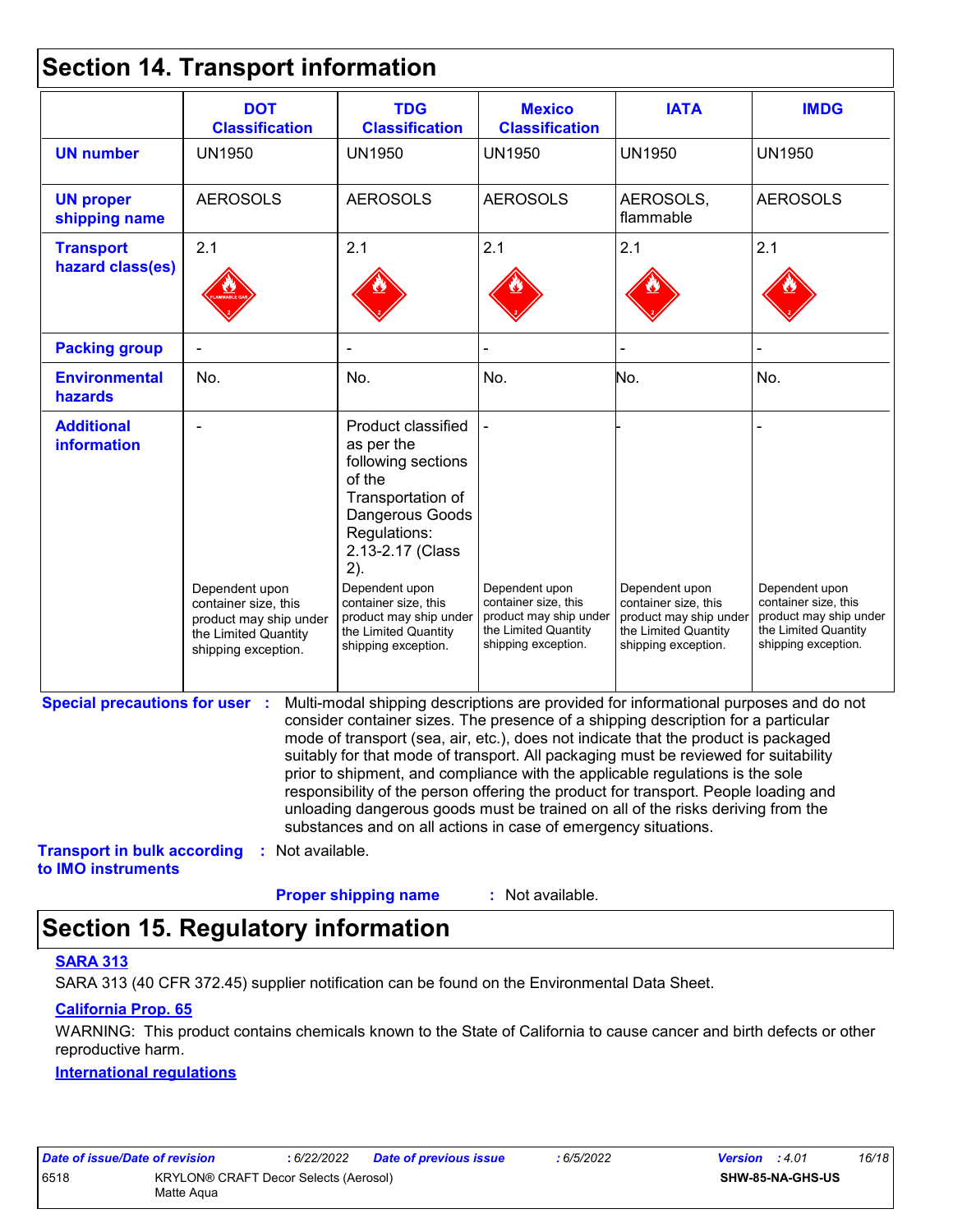## **Section 15. Regulatory information**

| <b>International lists</b> | : Australia inventory (AIIC): Not determined.                |
|----------------------------|--------------------------------------------------------------|
|                            | China inventory (IECSC): Not determined.                     |
|                            | Japan inventory (CSCL): Not determined.                      |
|                            | Japan inventory (ISHL): Not determined.                      |
|                            | Korea inventory (KECI): Not determined.                      |
|                            | New Zealand Inventory of Chemicals (NZIoC): Not determined.  |
|                            | Philippines inventory (PICCS): Not determined.               |
|                            | Taiwan Chemical Substances Inventory (TCSI): Not determined. |
|                            | Thailand inventory: Not determined.                          |
|                            | Turkey inventory: Not determined.                            |
|                            | Vietnam inventory: Not determined.                           |

### **Section 16. Other information**

**Hazardous Material Information System (U.S.A.)**

| <b>Health</b>           | 3 |
|-------------------------|---|
| <b>Flammability</b>     |   |
| <b>Physical hazards</b> | 3 |
|                         |   |

**The customer is responsible for determining the PPE code for this material. For more information on HMIS® Personal Protective Equipment (PPE) codes, consult the HMIS® Implementation Manual.**

**Caution: HMIS® ratings are based on a 0-4 rating scale, with 0 representing minimal hazards or risks, and 4 representing significant hazards or risks. Although HMIS® ratings and the associated label are not required on SDSs or products leaving a facility under 29 CFR 1910.1200, the preparer may choose to provide them. HMIS® ratings are to be used with a fully implemented HMIS® program. HMIS® is a registered trademark and service mark of the American Coatings Association, Inc.**

**Procedure used to derive the classification**

| <b>Classification</b>                                                 | <b>Justification</b>  |
|-----------------------------------------------------------------------|-----------------------|
| FLAMMABLE AEROSOLS - Category 1                                       | On basis of test data |
| <b>GASES UNDER PRESSURE - Compressed gas</b>                          | Calculation method    |
| SERIOUS EYE DAMAGE/ EYE IRRITATION - Category 2A                      | Calculation method    |
| <b>SKIN SENSITIZATION - Category 1</b>                                | Calculation method    |
| <b>CARCINOGENICITY - Category 2</b>                                   | Calculation method    |
| <b>TOXIC TO REPRODUCTION - Category 1B</b>                            | Calculation method    |
| SPECIFIC TARGET ORGAN TOXICITY (SINGLE EXPOSURE) (Respiratory tract   | Calculation method    |
| irritation) - Category 3                                              |                       |
| SPECIFIC TARGET ORGAN TOXICITY (SINGLE EXPOSURE) (Narcotic effects) - | Calculation method    |
| Category 3                                                            |                       |
| SPECIFIC TARGET ORGAN TOXICITY (REPEATED EXPOSURE) - Category 2       | Calculation method    |
| <b>ASPIRATION HAZARD - Category 1</b>                                 | Calculation method    |

| <b>History</b>                           |             |
|------------------------------------------|-------------|
| <b>Date of printing</b>                  | : 6/22/2022 |
| Date of issue/Date of<br><b>revision</b> | : 6/22/2022 |
| Date of previous issue                   | : 6/5/2022  |
| <b>Version</b>                           | : 4.01      |